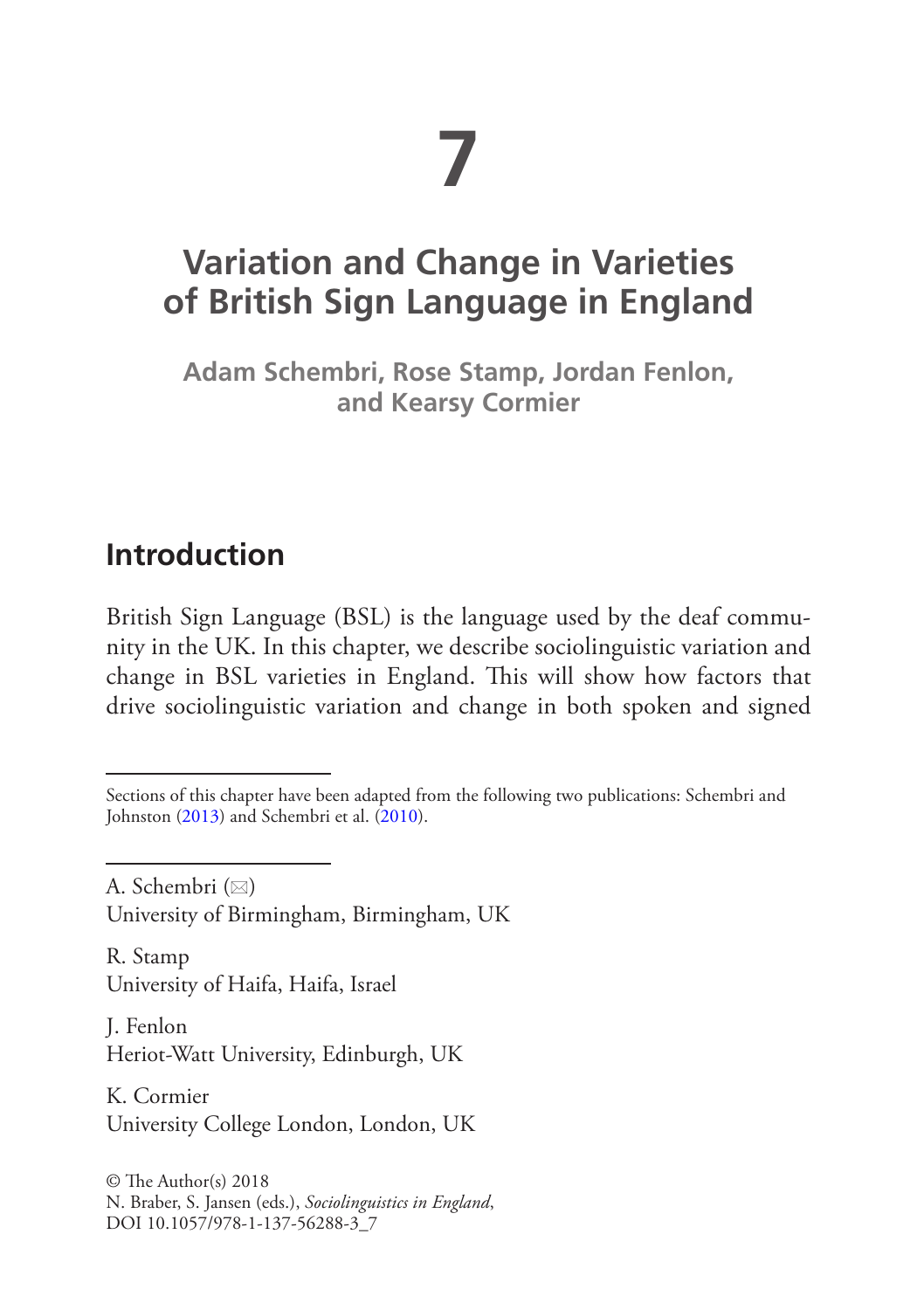language communities are broadly similar. Social factors include, for example, a signer's age group, region of origin, gender, ethnicity and socio-economic status (e.g., Lucas et al. [2001](#page-22-2)). Linguistic factors include assimilation and co-articulation efects (e.g., Schembri et al. [2010](#page-22-1); Fenlon et al. [2013a\)](#page-21-0).

It should be noted, however, that some factors involved in sociolinguistic variation in sign languages are distinctive. For example, phonological variation includes features, such as whether a sign is produced with one or two hands, which have no direct parallel in spoken language phonology. In addition, deaf signing communities are invariably minority communities embedded within larger majority communities whose languages are in an entirely diferent modality and which may have written systems, unlike sign languages. Some of the linguistic outcomes of this contact situation (e.g. the use of individual signs for letters to spell out written words on the hands, known as fngerspelling) are unique to such communities (Lucas and Valli [1992\)](#page-22-3). This picture is further complicated by patterns of language transmission which see many deaf individuals acquiring sign languages as frst languages at a much later age than hearing individuals (e.g., Cormier et al. [2012](#page-20-0)).

# **The Deaf Community in England**

The prevalence of deafness in developed societies has long been estimated to be approximately 0.1% of the population (i.e. 1 in a 1000 people) (Schein [1968](#page-22-4)). If this were the case, one would expect the deaf community in England to number approximately 50,000 people. The 2011 Census for England and Wales<sup>[1](#page-20-1)</sup> reported 22,000 sign language users, but with some 70% of these (i.e. 15,000) explicitly identifying BSL as their primary sign language. These figures have been disputed, however, because it is not clear how many deaf people with lower levels of literacy would have answered these questions accurately. As a result, the British Deaf Association's website gives an estimate of 73,000 deaf BSL users in England alone (<https://www.bda.org.uk/bsl-statistics>). Some research indicates that there may be fewer people with severe and profound deafness in the populations of developed nations than has previously been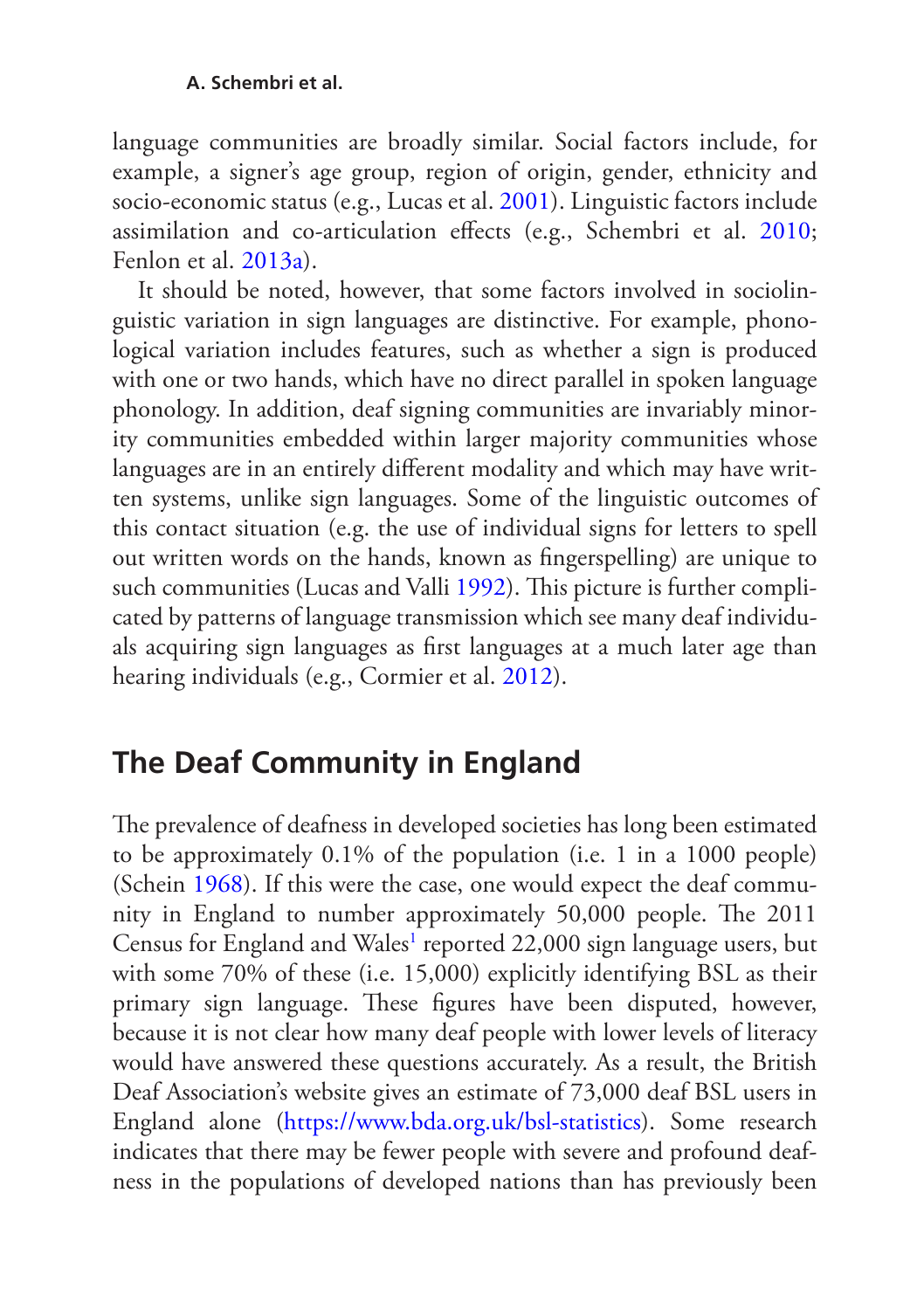assumed (e.g., Johnston [2004](#page-21-1)); therefore, it may be that the Census fgures are reasonably accurate after all.

Regardless of the varying estimates of its size, the signing deaf population in England forms a thriving, cohesive community (Ladd [2003\)](#page-22-5). National and local deaf social and sporting clubs and associations are active in all the major urban centres, along with a range of welfare organisations specifically offering services to signing deaf people.

# **The History of BSL**

The origins of BSL are unknown, as there are relatively few early records of sign language use in England (although many in comparison with other sign languages). BSL, nevertheless, may be assumed to be a relatively 'old' language when compared to many of the sign languages that have been identifed in other parts of the world. For example, Taiwan Sign Language dates back to only the late nineteenth century (Smith [1989](#page-22-6)), and Israeli Sign Language from the early twentieth century (Aronoff et al.  $2003$ ). In contrast, there is some evidence of links between BSL and varieties of signing used in England during the seventeenth century, as we explain below.

The earliest references to sign language use in England date from the sixteenth century, although there is no evidence to link these with BSL as it subsequently developed (Jackson [1990\)](#page-21-2). These include a report of signed communication used between deaf friends Edward Bone and John Kempe in Richard Carew's *History of Cornwall* (Carew [1602\)](#page-20-3). None of these early references, however, provide any formational descriptions of signs or of sign language grammar.

Amongst the earliest records which describe the sign language(s) in use in seventeenth-century England are two books by John Bulwer, *Chirologia* and *Philocophus*, published in 1644 and 1648, respectively (Bulwer [1644,](#page-20-4) [1648](#page-20-5)). The latter book was dedicated to a baronet and his brother, both of whom were deaf. Bulwer provided mostly written descriptions of the signs used by the deaf brothers, and some seem to closely resemble signs with a related form and meaning used in BSL today, such as GOOD, BAD, wonderful, shame, congratulate and jealous $^2$  $^2$  (see Fig. [7.1](#page-3-0)).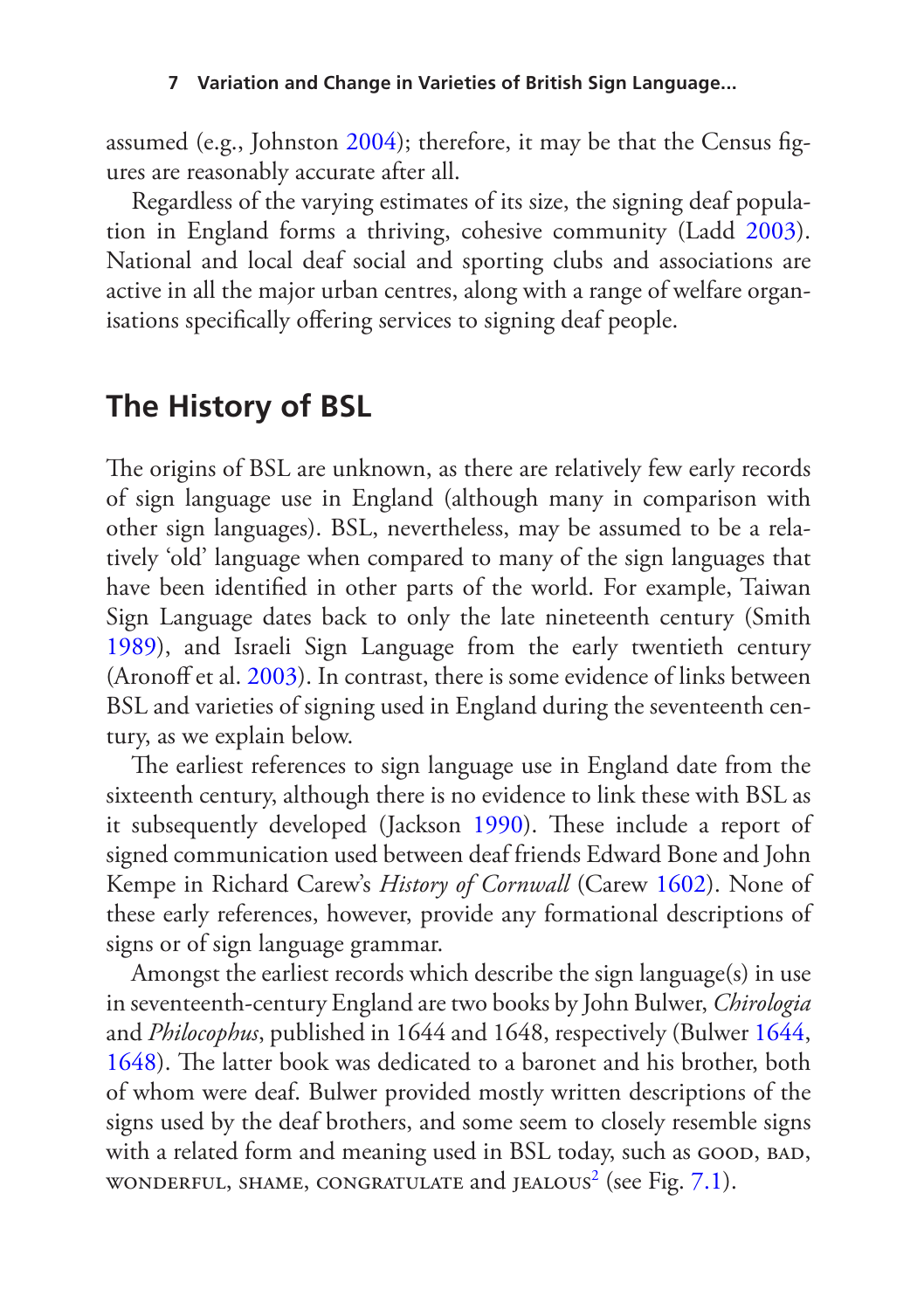<span id="page-3-0"></span>

**Fig. 7.1** Two signs described by Bulwer [\(1648](#page-20-5)) that are still used in BSL today

A number of other written sources make it clear that some deaf people were using forms of sign language before the frst schools and institutions for the deaf opened in England. In the novel *Te Life and Adventures of Mr. Duncan Campbell, Deaf Mute*, Daniel Defoe mentioned that signs and fngerspelling (the use of a manual alphabet to spell out English words on the hands) were widely used by deaf people in the early eigh-teenth century (Woll [1987\)](#page-23-0). The famous diarist, Samuel Pepys, described an encounter with a deaf servant who reported to his master, George Downing, of the Great Fire of London in 1666 using signing (Stone and Woll [2008](#page-23-1)).

The more widespread use of signed communication among English deaf people, however, most certainly began during the industrial revolution starting around the 1750s. The resulting population explosion and the mass migration to cities led to a signifcant increase in the number of deaf children in urban centres, and this seems to have played a signifcant role in the introduction of public education for deaf children (Johnston [1989](#page-21-3)). The first British school for deaf children (and perhaps the first school of its kind in the world) was opened in 1760 by Thomas Braidwood in Edinburgh, in the same year that Abbe Charles-Michel de l'Épée (widely considered the father of deaf education) established his institution in Paris (Jackson [1990\)](#page-21-2). It is likely, in a similar way to recent reports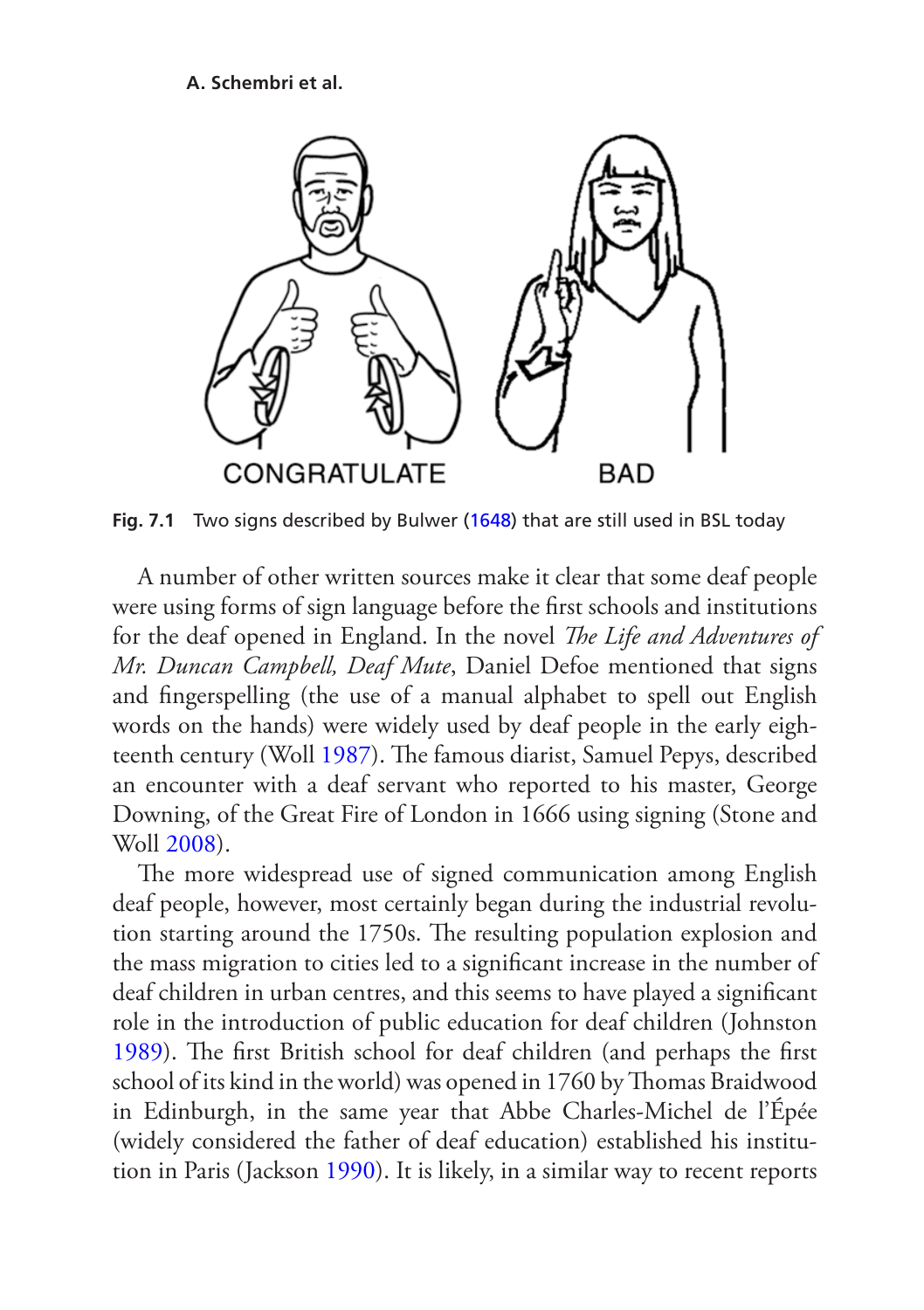of the impact of the establishment of deaf education on deaf people in Nicaragua (Kegl et al. [1999](#page-21-4)), that these educational institutions created the frst environment for a deaf community and BSL to develop in England.

By 1870, some 22 schools for the deaf had been established in the UK (Kyle and Woll [1985\)](#page-21-5). Most of these were residential. The existence of these schools supported the creation and consolidation of the deaf community in England and of modern BSL. Many schools were set up by former pupils and teachers (who were themselves deaf) who graduated from other previously established schools.

# **BSL in the Twentieth Century**

The use of signs and fingerspelling continued to varying degrees in English schools for deaf children into the twentieth century, but there was also an increased emphasis on teaching students to speak and lip-read (Kyle and Woll [1985\)](#page-21-5). This was increasingly true after the Milan International Congress of Educators of the Deaf in 1880 where the majority of teachers called for a ban on the use of signed communication in the classroom and demanded purely oral methods of instruction. School records from this period show falling numbers of deaf teachers of the deaf, and a decreasing reliance on signs in teaching (Brennan [1992\)](#page-20-7). Sign language, however, certainly continued to be used in dormitories and playgrounds.

In the early to mid-twentieth century, educational methodologies in England became increasingly focused on the sole use of spoken English as a medium of instruction. Following changes in educational philosophies in the 1960s, the emphasis shifted to normalising the education of deaf children as much as possible, and residential schools began to scale down or close. By the 1980s, deaf children were increasingly integrated into classes with hearing children or attended classes in small units attached to regular schools. The increase in mainstreaming and closure of centralised, residential schools for deaf children meant that many deaf children did not have children from deaf families or deaf ancillary staf as linguistic role models (Ladd [2003](#page-22-5)).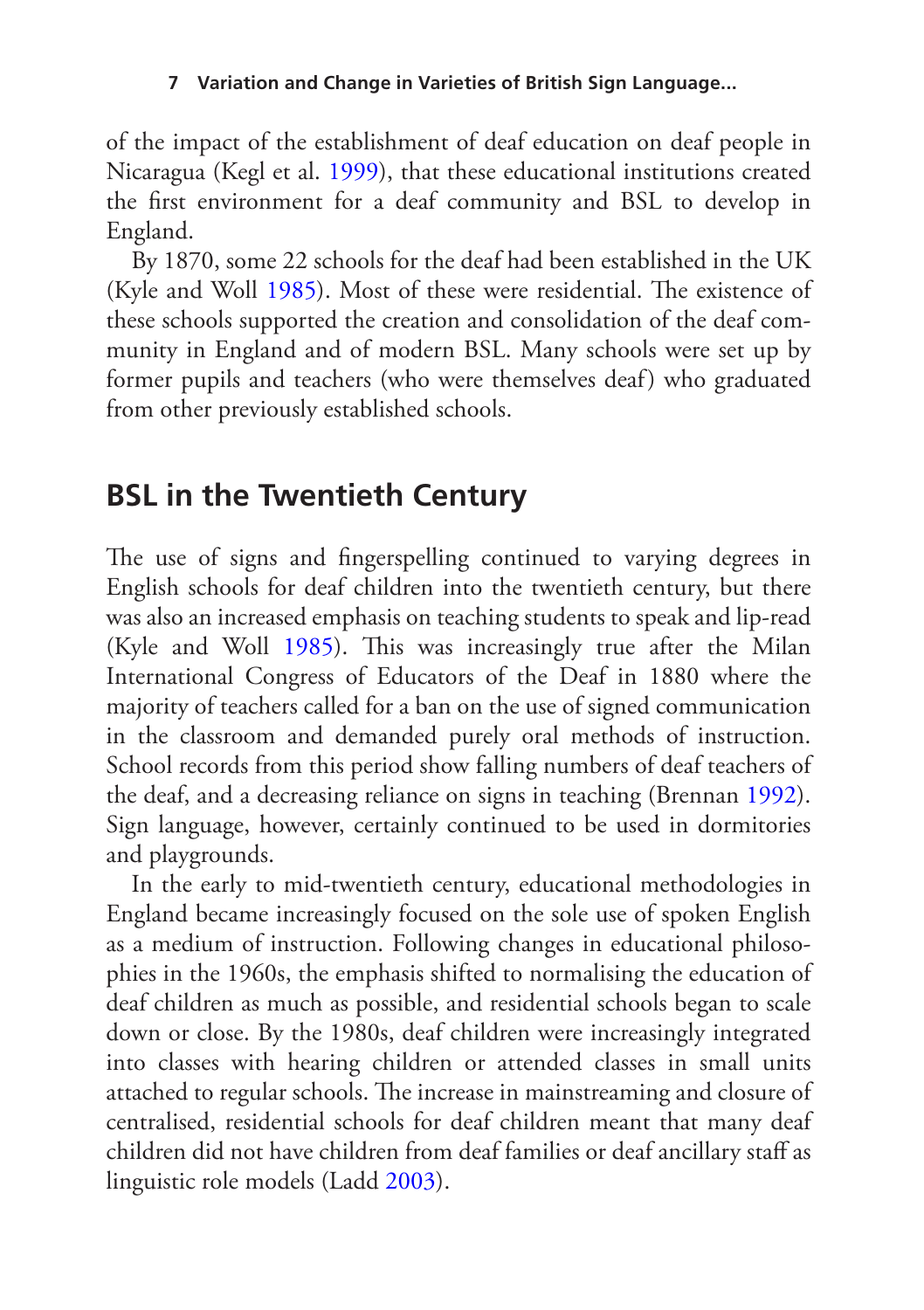Despite the many changes in approaches to the education of deaf children over the last two centuries, it seems that BSL has remained the primary or preferred language of the deaf community in England throughout much of that time. There can be little doubt, however, that the various educational philosophies which dominated deaf education over the last century—all of which have variously emphasised skills in signed, spoken, fngerspelled and written English (with diferent degrees of success) rather than the use of natural sign languages—have had considerable impact on the transmission of BSL varieties within England.

# **Sociolinguistic Variation and Change in English Varieties of BSL**

The socio-historical circumstances of BSL varieties contribute to variation in usage, and this has served as the focus of a number of past and current studies of sociolinguistic variation in BSL (Deuchar [1981;](#page-21-6) Woll et al. [1991;](#page-23-2) Stamp et al. [2015](#page-23-3)). Each of these projects has focused on specifc phonological, lexical and syntactic variables that will be explored in the following sections. Variations in these linguistic features have been correlated to social characteristics, such as region, age and gender.

# **BSL Corpus Project**

Recent and on-going work on the sociolinguistics of BSL has drawn on data from the BSL Corpus Project<sup>3</sup>; therefore, we describe it here in some detail. The BSL Corpus Project, which began in 2008, is the first largescale sociolinguistically informed corpus project to be undertaken for BSL. The aim of the project is to create a corpus of elicited and spontaneous BSL digital video data from deaf native, near-native and early learners of BSL. The project has established an online, open-access video dataset available for researchers and the sign language community (Schembri et al. [2013](#page-22-7)), and has provided data for a number of studies investigating sociolinguistic variation and change and language contact that will be explored in this chapter.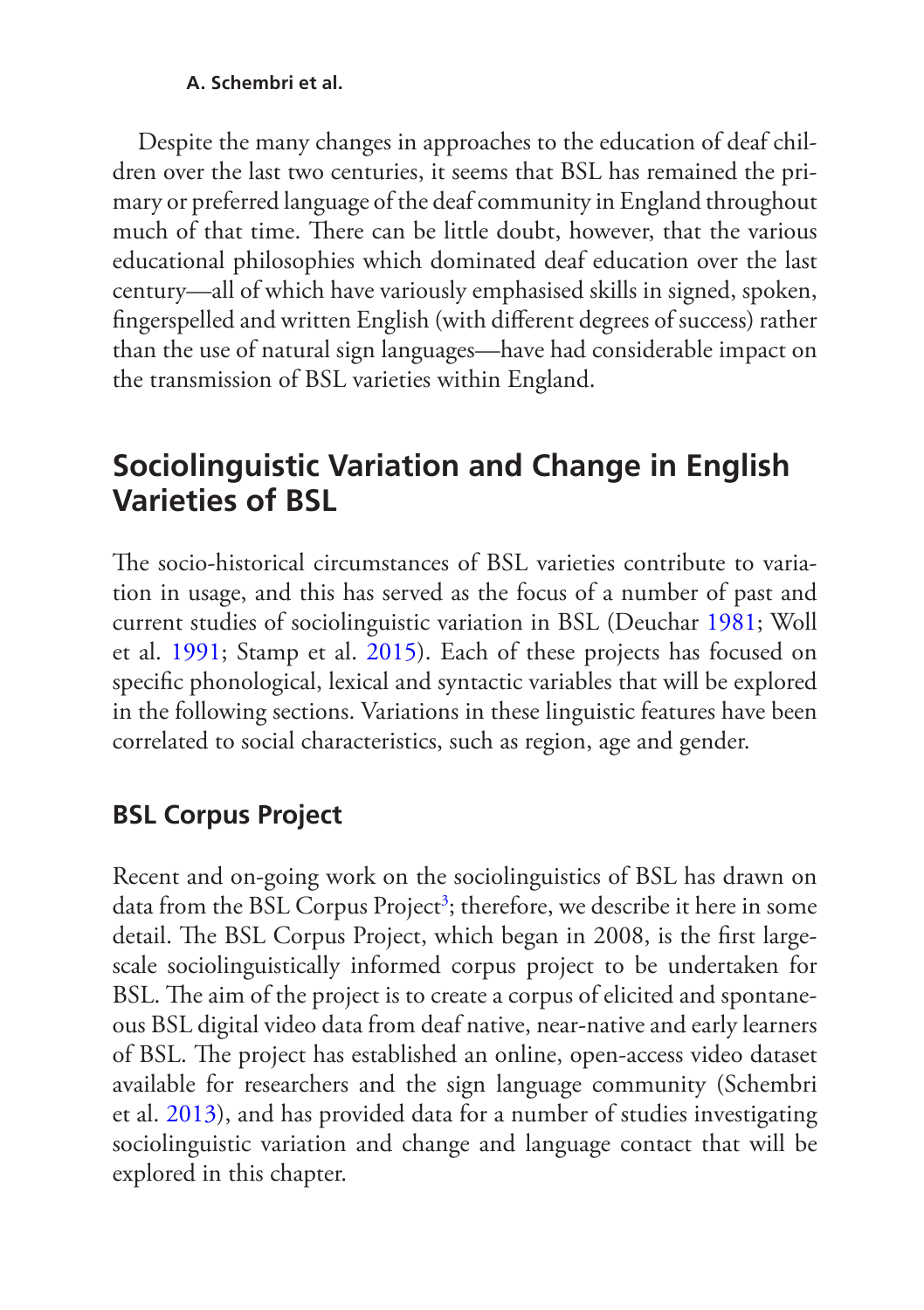## **Sites**

In order to obtain samples of regional variation, data were collected from eight sites across the UK: Belfast, Birmingham, Bristol, Cardif, Glasgow, London, Manchester and Newcastle. These sites were selected because they are, or were previously, locations of a centralised school for deaf children, and because, as relatively large urban centres, it was assumed that they would provide a sufficiently large deaf community from which to recruit.

# **Participants**

Thirty participants were filmed at most sites, although slightly larger samples were collected in Bristol and London, with 32 and 37 participants, respectively. In total, 249 deaf individuals were flmed. We attempted to recruit native and near-native signers, as well as early learners of BSL (cf., Lucas et al. [2001\)](#page-22-2) who were representative of the dialect used in their particular region. Target participants were those who were British-born, exposed to BSL before age seven and have lived in the region where they were flmed for the last ten years. A small number of people who did not ft these criteria were included: fve individuals were not British-born and 12 reported learning BSL after age seven (all but one, however, learned BSL before age 12). Deaf participants were recruited by deaf community feldworkers who were themselves native or fuent BSL signers and familiar with the local deaf community. Fieldworkers recruited local deaf people who they knew personally (e.g., friends, family, work colleagues) and who matched the project criteria. In recruitment, we attempted to balance the sample for age groups, gender and social class and to represent deaf individuals from both deaf and hearing family backgrounds.

# **Data Collection**

The methodology for the BSL Corpus Project was based on two similar large-scale sociolinguistic investigations of ASL (Lucas et al. [2001\)](#page-22-2) and Auslan (Schembri et al. [2010](#page-22-1)), with some key diferences. Unlike the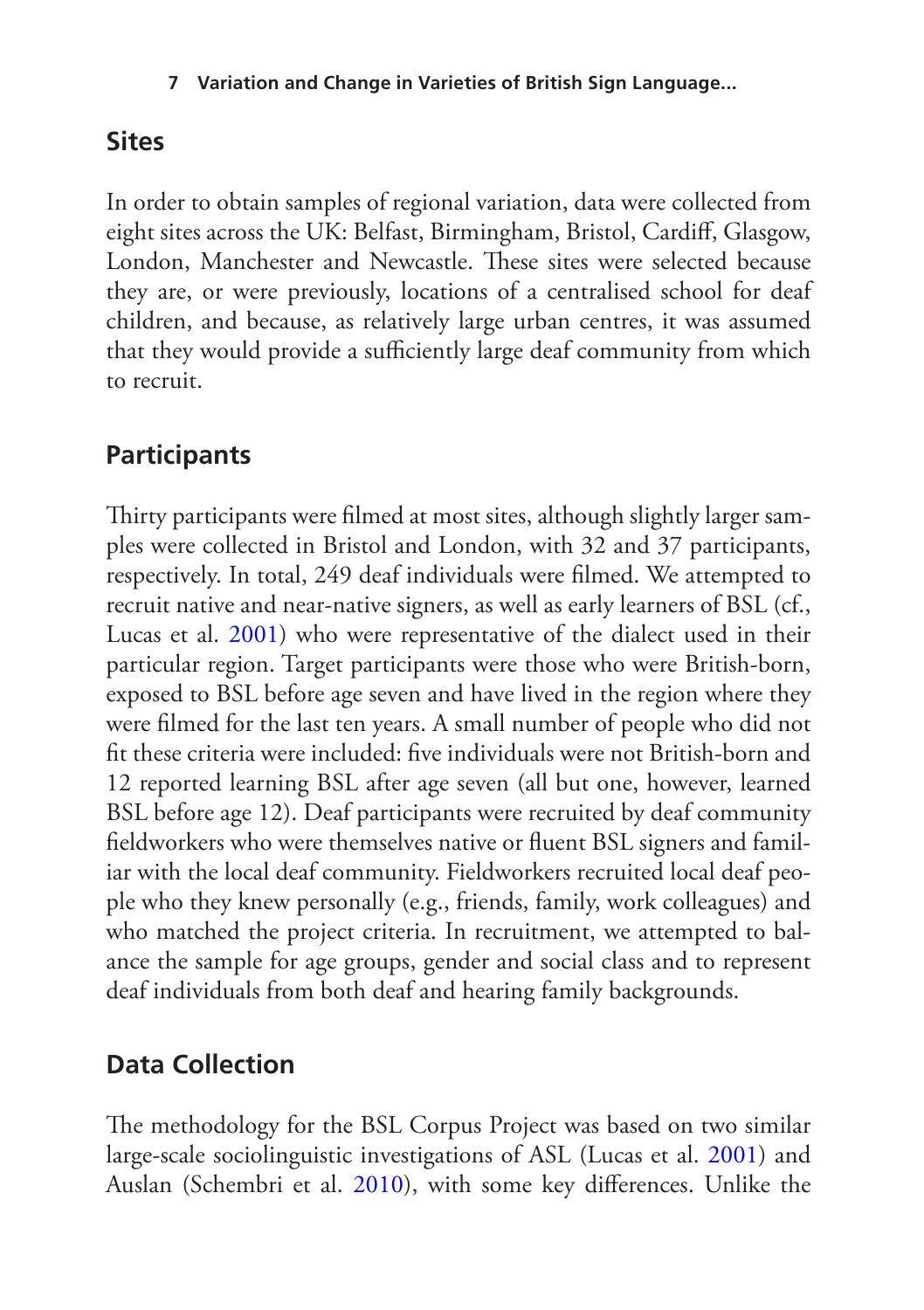other projects where groups of several participants were included, all British participants were flmed in pairs with another person from the same region and of a similar age (in London, one participant requested to be flmed a second time with a diferent partner). Four types of data were collected: a personal experience narrative, a free conversation of 30 minutes, responses to interview questions and to a lexical elicitation task.

## **Lexical Variation and Change**

Lexical variation is signifcant in BSL varieties within England (with considerable variation in some core aspects of the lexicon), and was the focus of one of the frst studies to emerge from the BSL Corpus project; therefore, we discuss it here.

# **Region**

Some of the existing regional variation in BSL lexis has been documented in the *Dictionary of British Sign Language/English* (Brien [1992\)](#page-20-9) and in other publications (e.g. a book by Elton and Squelch ([2009\)](#page-21-7) on regional signs from London and the South-East), but compared to the lexicographic projects undertaken on closely related varieties of sign language, for example, in Australia (Johnston [1998](#page-21-8)), lexical variation and its relation to region in BSL remains relatively poorly described. We do not yet have complete documentation of all existing regional vocabulary variants in the language, neither across the whole UK nor in England itself.

The research design of the BSL Corpus Project was influenced by the frst research on regional variation in BSL, which was carried out at the University of Bristol by Woll et al. ([1991\)](#page-23-2). This involved the collection of lexical variants from deaf BSL signers living in Glasgow, Newcastle, Manchester, London and Bristol. Flashcards with written English equivalents of the images displayed were used to elicit a set of signs from specifc semantic felds including signs for colour terms, days of the week and numbers. Signs for these concepts were known to vary greatly and in fact, the study showed that signs used in Glasgow for the days of the week monday to saturday are all completely diferent from signs used in the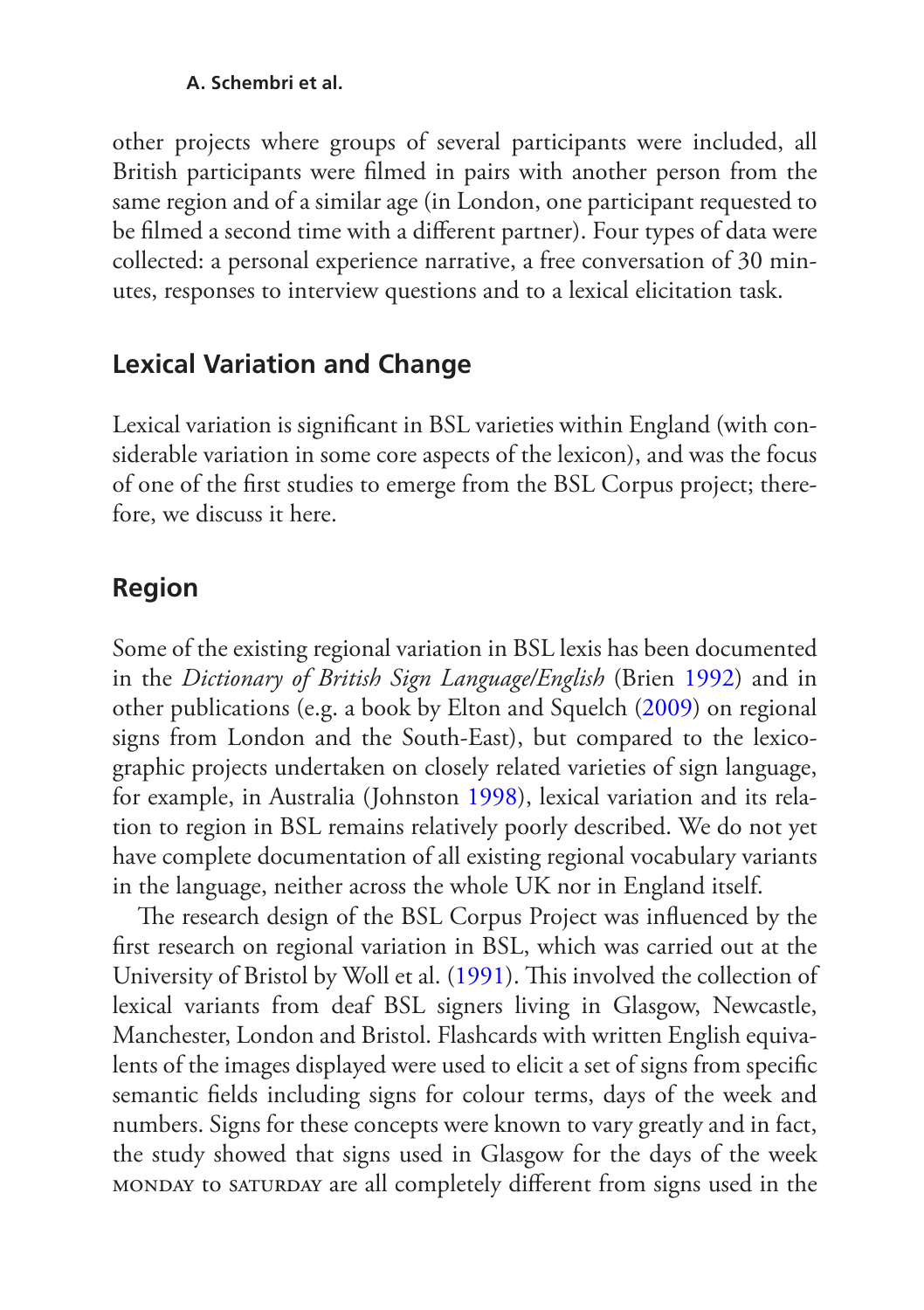English cities. In England, these same signs are all lexicalised fngerspelled loans whereas, in Glasgow, signs completely unrelated to fngerspelling are used. Words from English can be borrowed into BSL through fngerspelling as it allows for the manual spelling of English words. In the varieties of BSL in England (as opposed to Scotland), the fngerspelled sequence -M-M- is used for MONDAY, -T-T- for TUESDAY, T-H for THURSDAY and so on.

In attempting to account for regional lexical variation within BSL, it should not be assumed that there was a single homogeneous sign language (an '*Old BSL*') from which the current lexical variants in England and other British varieties are historically derived. The variation is much more likely to be due to the fact that residential deaf schools were set up independently from each other in diferent parts of the UK during the nineteenth century. When these schools were established, there was no single, centralised training programme for teachers who wanted to use sign language in the classroom; thus, the signs used (by the teachers and by the students) must have varied from school to school. Furthermore, in many schools from the late nineteenth century, signed communication was forbidden in the classroom. This meant that there were no adult language models for those deaf children with hearing parents who did not sign; therefore, this led to the creation of new signs by deaf children outside the classroom. Because sign languages must be used face to face, and because opportunities for travel were few, each variant tended to be passed down from one generation to the next without spreading to other regions. In a 1980 survey (Kyle and Allsop [1982\)](#page-21-9), for example, 40% of people surveyed in the Bristol deaf community claimed that they had rarely met a deaf person from farther than 125 miles away. Around half of the individuals in this study suggested that they could not understand the varieties of BSL used in areas in the UK beyond this distance.

Of course, the situation is very diferent today. Travel within England is much easier, and so signers more commonly come in contact with other regional variants. There is also regular signing on broadcast television in England, and regular interaction in BSL on the internet and using smartphones. Thus, deaf people are now exposed to many more lexical variants of BSL than they once were. It appears that this may be the reason deaf people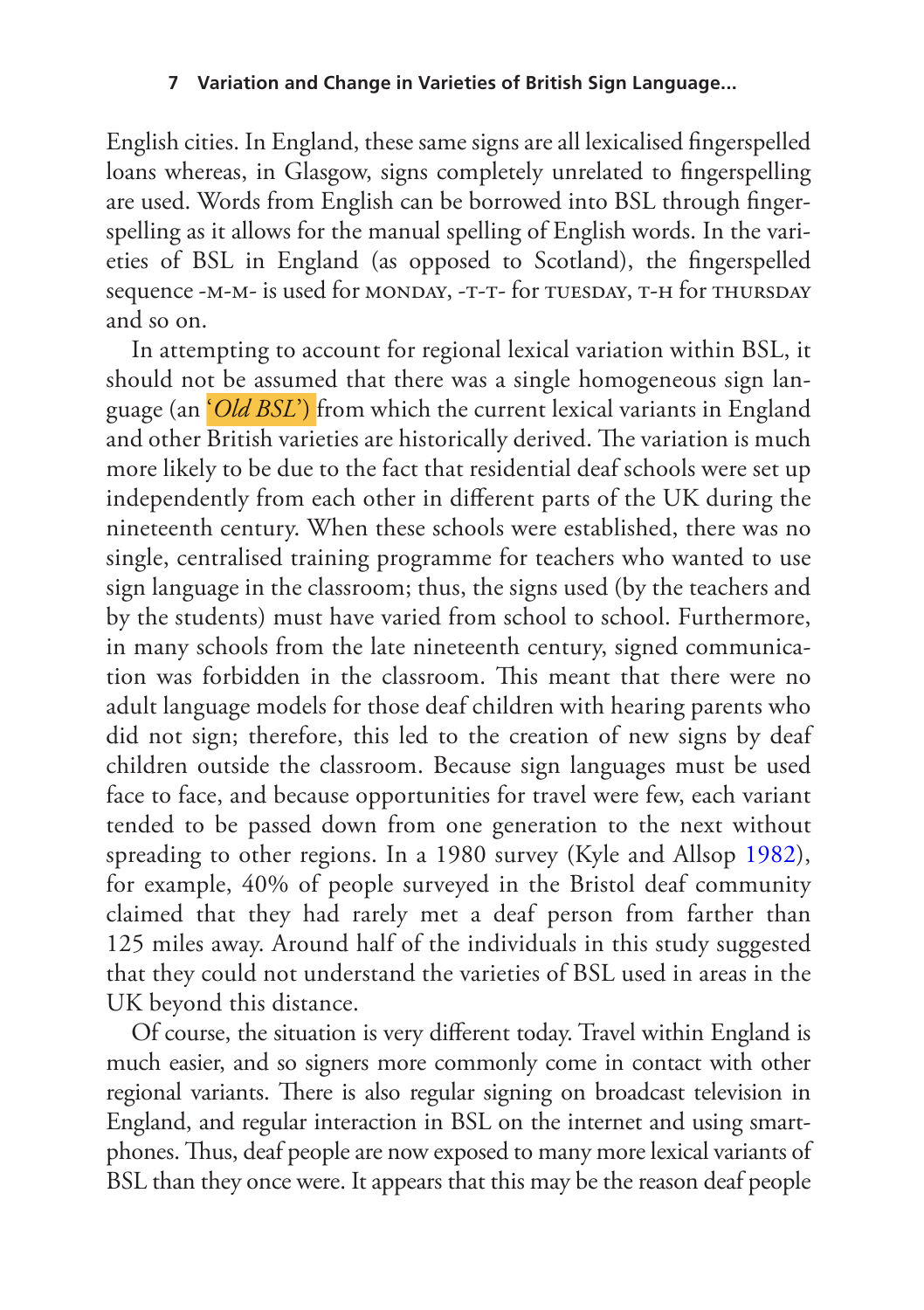now report much less trouble communicating with those from distant regions of the country (Woll [1994](#page-23-4)). This greater contact between regional varieties appears to be leading to dialect levelling (Woll [1987;](#page-23-0) Stamp et al. [2014](#page-22-8), [2015\)](#page-23-3). There is, in fact, much controversy amongst sign language teachers surrounding the issue of dialect levelling and standardisation, with confict arising between preserving traditional diversity within BSL and the notion of standardising signs for teaching purposes.

The single largest investigation into BSL regional lexical variation drew on the BSL Corpus dataset (Schembri et al. [2013](#page-22-7)) using the lexical elicitation task data (which involved the elicitation of signs for 102 concepts from all 249 participants, using slides with an illustration and an English word equivalent). The study by Rose Stamp and colleagues (Stamp et al. [2015\)](#page-23-3) analysed variation and change in 41 lexical items in the following semantic domains: colours (*brown, green, grey, purple and yellow*), countries (*America, Britain, China, France, Germany, India, Ireland and Italy*), number signs for 1 to 20 and UK place-names (*Belfast, Birmingham, Bristol, Cardif, Glasgow, London, Manchester* and *Newcastle*).<sup>4</sup> These specific concepts were selected on the basis of the earlier work into variation described above (Woll et al. [1991\)](#page-23-2), existing lexicographical information, as well as through consultations with native signers. The study produced a complex dataset, with considerable regional variation identifed for almost all the signs elicited.

The UK place-name data were analysed to investigate anecdotal claims about their usage (Stamp et al. [2015](#page-23-3)). Such claims suggest that placename signs may work to index local, in-group versus non-local or outgroup identity. For example, it is claimed that Bristol signers use a diferent lexical variant for 'Bristol' than those living elsewhere. A total of 1992 tokens were classifed as either local or non-local for the particular place-name analysed. The results revealed that, with the exception of signs meaning *Glasgow, London* and *Manchester*, the use of the local placename variant significantly correlated with residency in that location. This means that residents of some cities were found to strongly favour the use of a local variant that was diferent to signs used to refer to that city by people from outside the community. For the English data, the efect was strongest in Newcastle, followed by Bristol and Birmingham.

It is not known to what extent BSL signers understand all the existing lexical variants, and how they respond to the signing produced by someone from a diferent region than their own. A follow-up study by Stamp et al. [\(2016\)](#page-23-5)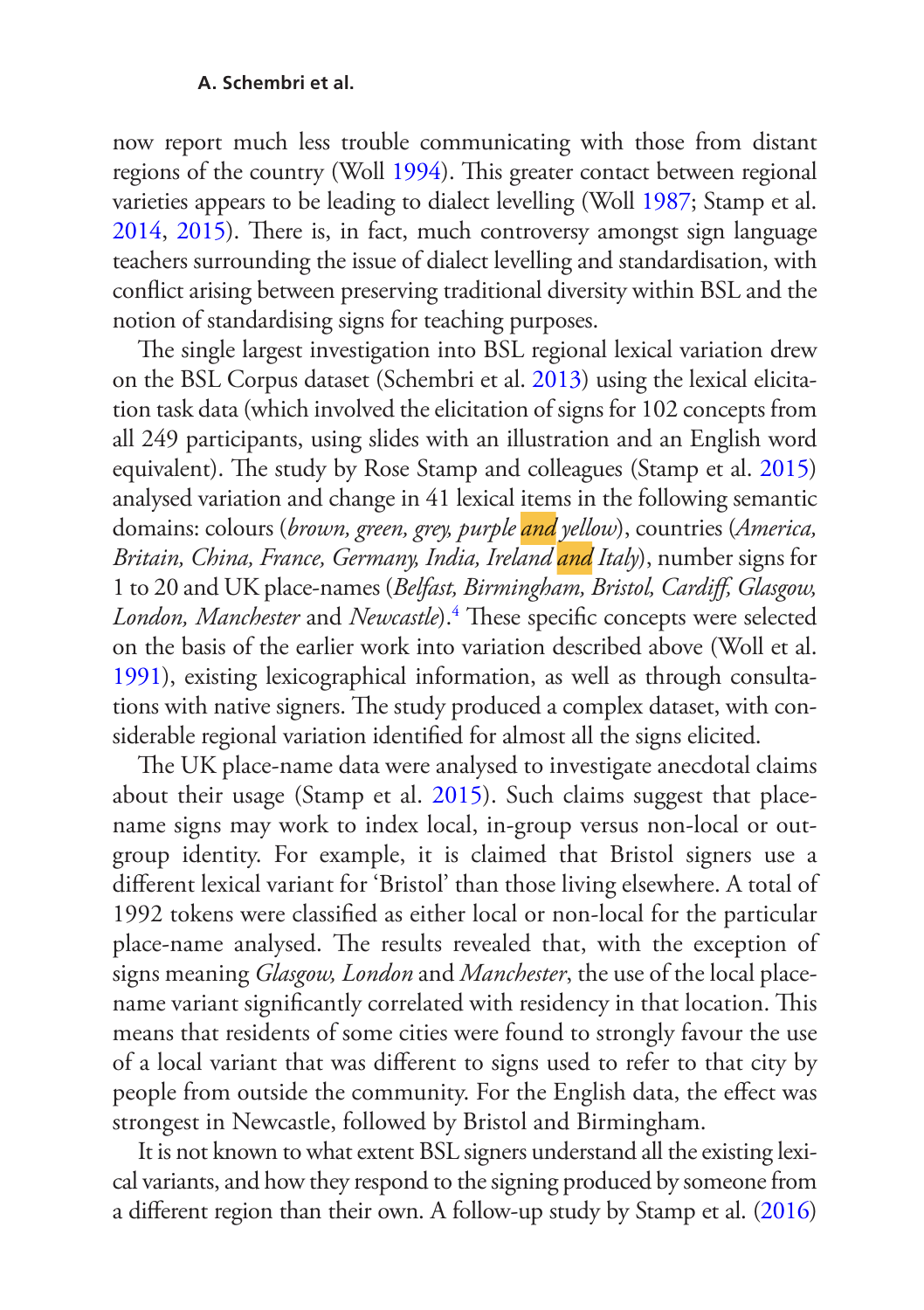is the frst of its kind on a sign language which aimed to investigate if regional diferences led to some degree of lexical accommodation when BSL signers interact with signers from a diferent region. Twenty-fve deaf participants in total were recruited from Belfast, Glasgow, Manchester and Newcastle and paired with the same deaf conversational partner (who was from Bristol). Participants completed a 'spot-the-diference' task which was specifcally designed to elicit regional variants. During the task, younger signers tended to accommodate more than older signers, by incorporating the regional sign used by their interlocutor in their own signing, but overall rates of accommodation were not high (around 14% of all responses items exhibited some degree of lexical accommodation).

An interesting observation from this study was the fact that participants had few problems understanding one another during the task, despite the lexical diferences. In a follow-up study (Stamp [2016](#page-22-9)), the same participants took part in a computer-based lexical recognition task in which they had to identify the meaning of 47 colour signs from various regions across the UK. The results indicate that signers had a poor knowledge of regional signs for colours when signs were presented in isolation and without mouthing (which involve the silent articulation of spoken language words while producing a lexically equivalent sign) of the equivalent English colour word. Signers with deaf parents performed better in the recognition task than signers with hearing parents, however, and the results indicate that varieties from London and Birmingham were easiest to recognise. The author suggests that this reflects the fact these signs are from two of the largest urban centres in England and are, therefore, the most widely known—and that signers who have been exposed to older varieties used by their deaf parents have enhanced knowledge of regional variation.

## **Age**

The vast majority of deaf people are born into hearing families and the age at which they acquire sign language may be delayed relative to hearing children's acquisition of spoken language. Thus, the intergenerational transmission of BSL varieties is often disrupted. This can result in crossgenerational diferences, such that younger BSL signers sometimes report difficulty in understanding older signers. A study reported by Woll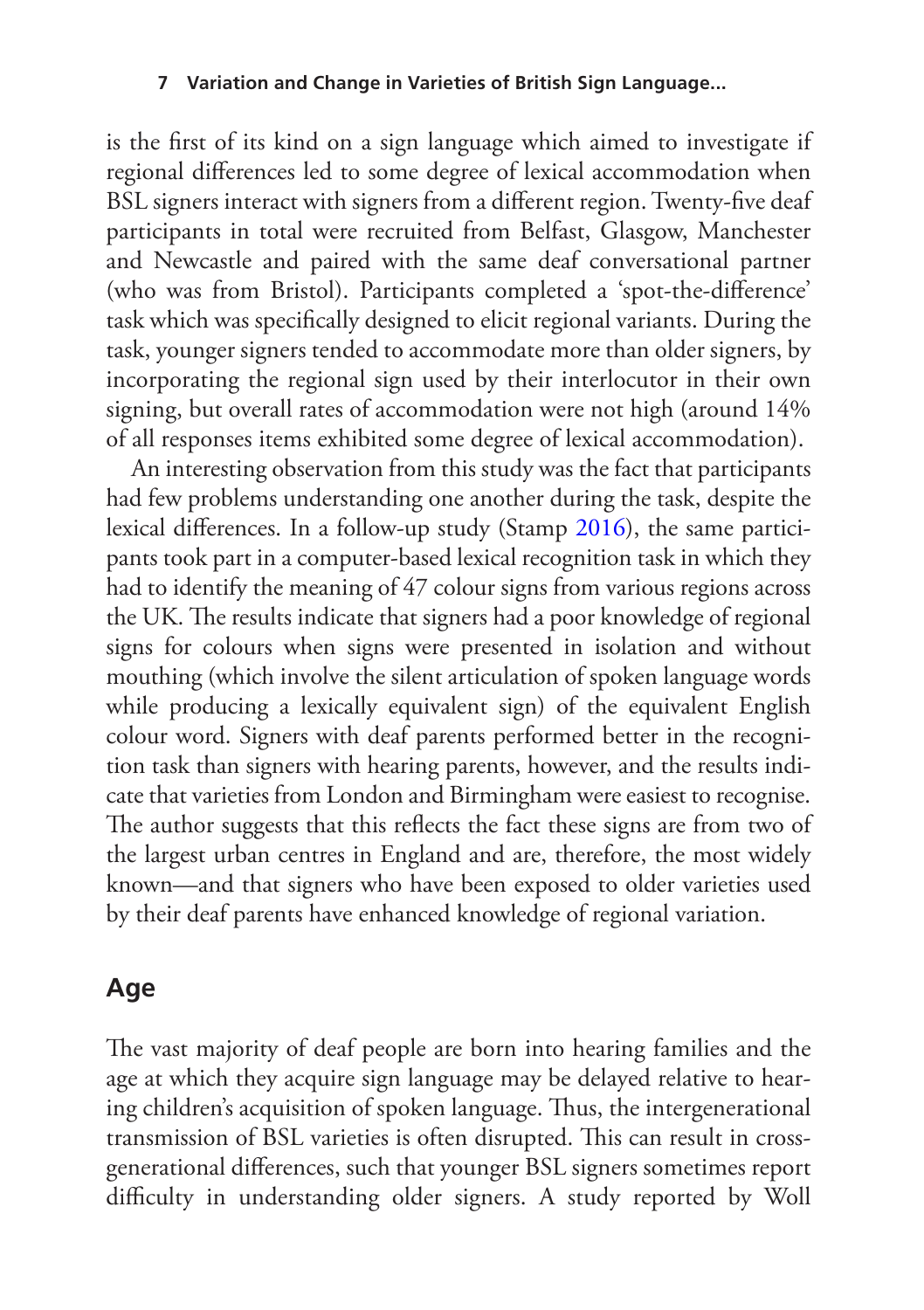([1994](#page-23-4)), for example, showed that younger signers (i.e. those under 45 years of age) recognised signifcantly fewer lexical variants in BSL than older signers. An earlier study showed that the BSL colour signs BROWN, GREEN, purple and yellow and numbers hundred and thousand used by older deaf people were not used by younger deaf people from hearing families in Bristol (Woll [1983](#page-23-6)). New signs had replaced these older forms, with the colour signs having an identical manual form that was diferentiated solely by mouthing the equivalent English words for 'brown', 'green' and so on.

Sutton-Spence et al. [\(1990](#page-23-7)) conducted a major investigation of sociolinguistic variation in BSL fngerspelling, using a dataset of 19,450 fngerspelled items collected from 485 interviews with BSL signers on the deaf television programme *See Hear*. They analysed the use of the British manual alphabet in relation to four social factors: sex, region, age and communication mode used. There were no significant effects due to gender on the use of fngerspelling, but age was signifcant. In the data from those aged 45 years or older, Sutton-Spence and her colleagues found that over 80% of all clauses included a fngerspelled element. In comparison, fngerspelling was used in fewer than 40% of clauses in the data from participants under 45. Region was also an important variable: most fngerspelling was found in the signing of individuals from Scotland, Northern Ireland, Wales and the Midlands, with the least used by signers from Southwest England. Deaf individuals who used simultaneous communication (i.e. speaking and signing at the same time) also used signifcantly more fngerspelling than those who used signed communication alone.

In BSL, these age-related diferences in fngerspelling usage undoubtedly refect the educational experiences of older deaf people, many of whom were instructed using approaches that emphasised the use of fngerspelling. Language attitudes may also play a role here, with older people possibly also retaining stronger negative attitudes towards sign language use, although this has not yet been the focus of any specifc empirical study.

The sociolinguistic variation study as part of the BSL Corpus Project revealed that variation in the BSL lexical variants for colours, countries and numbers is systematically conditioned by social characteristics, especially age (Stamp et al. [2015](#page-23-3)). Figure [7.2](#page-12-0) below, for example, shows the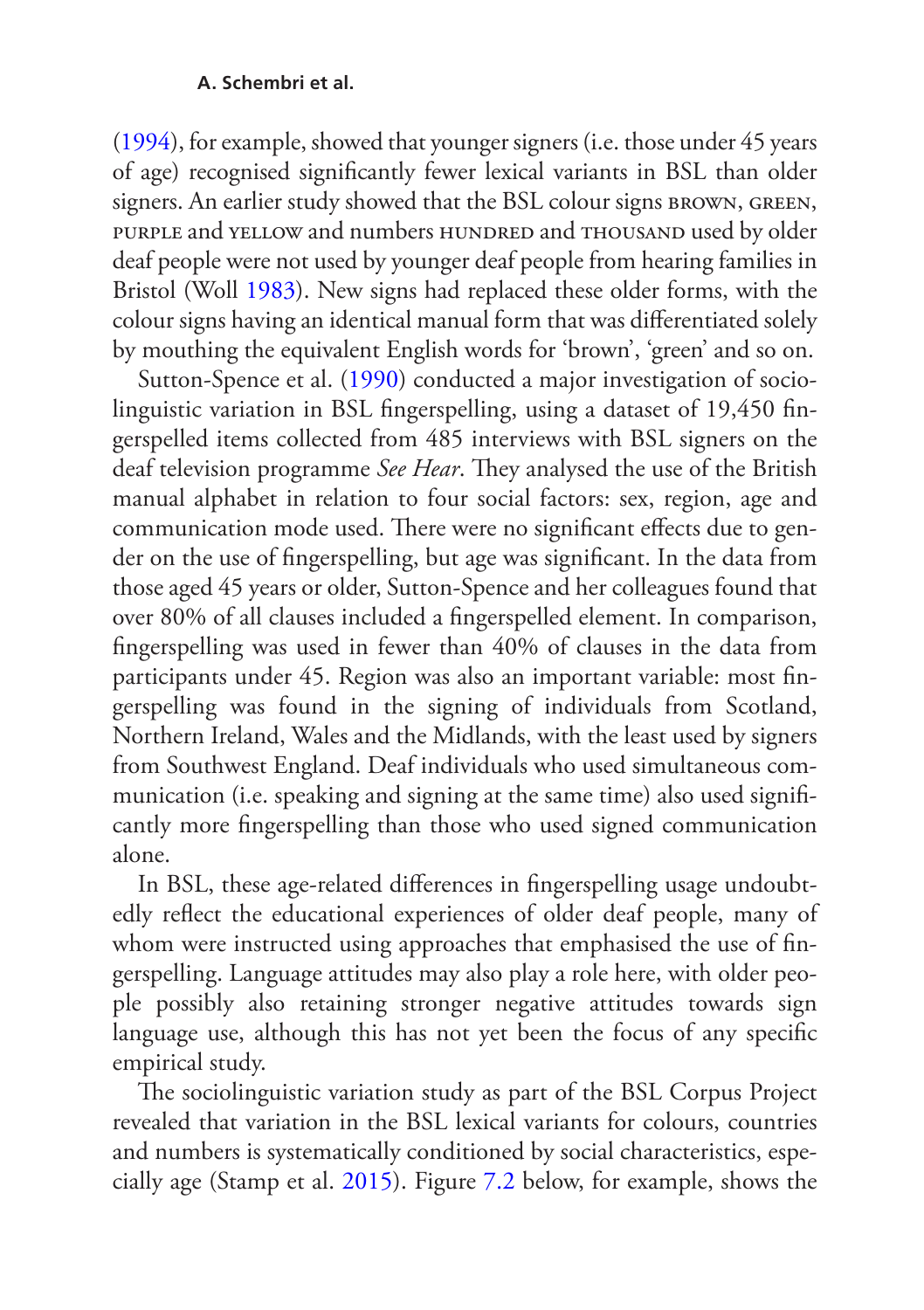<span id="page-12-0"></span>

**Fig. 7.2** Birmingham and London number signs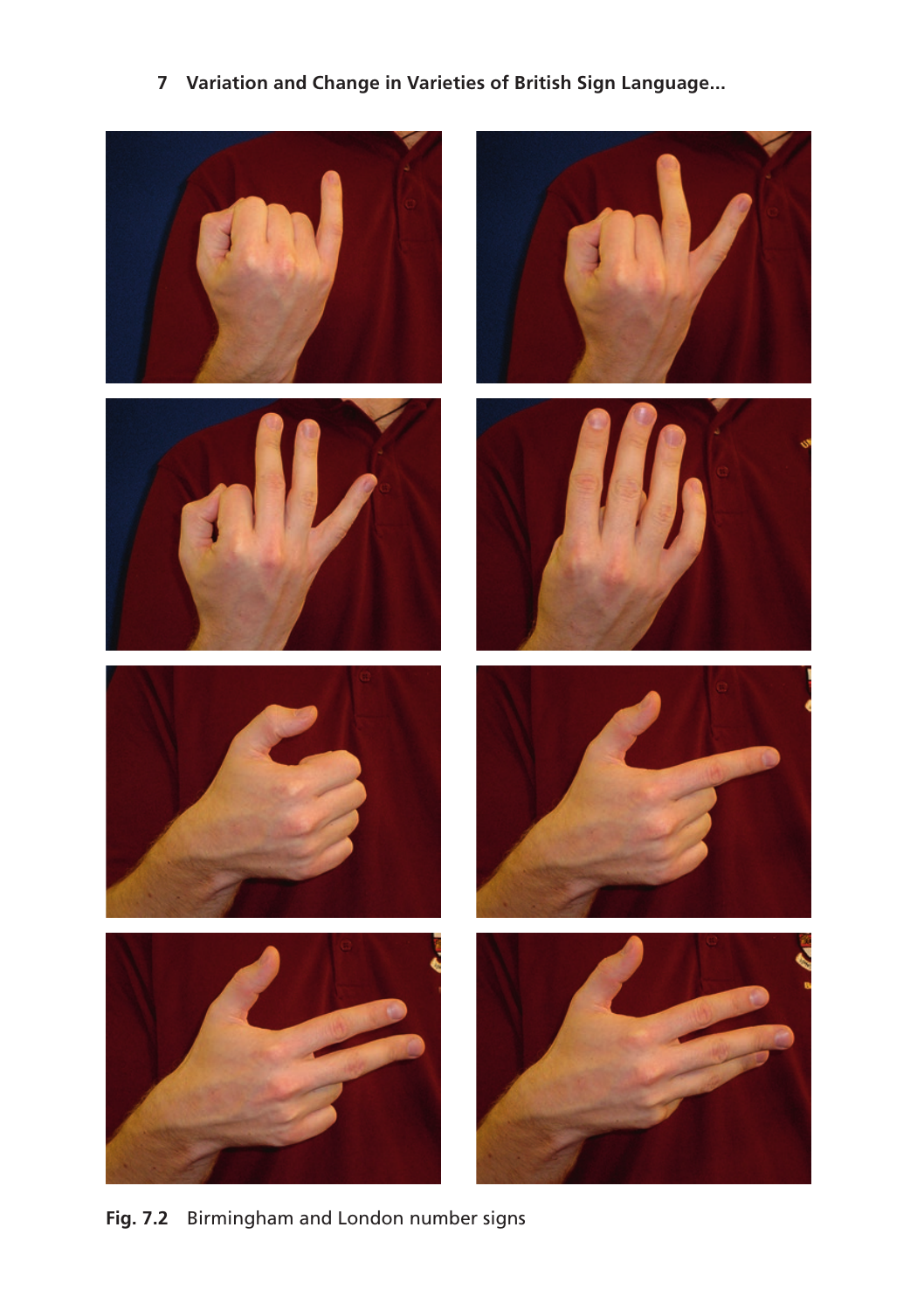signs six to nine that represent the most common variants in two English cities: Birmingham and London.

Multivariate analyses of this data revealed that age has the strongest efect on variation in colour, number and country signs, with older signers strongly favouring the use of traditional regional variants compared to younger signers. Further analysis revealed a signifcant diference between the younger and middle-aged groups in the use of number signs, indicating a dramatic change between these generations in the use of traditional variants. Moreover, school location (whether they attended a local school or one from another part of the UK) and language background (whether participants had deaf signing parents or not) were significant. Those who were educated locally favoured the use of traditional signs compared to those who were educated outside of the region where they reside. Participants with hearing parents disfavoured the use of traditional signs, while those with deaf parents favoured the use of traditional signs.

A recent project drawing on data from six of the cities in the BSL Corpus investigated age and regional diferences in fngerspelling patterns in both non-nativised fuller fngerspellings (which involve fully spelling out English borrowings using the manual alphabet) and nativised fngerspelling-based signs (which involve abbreviations and other modifcations of fngerspelled words so that these more closely ft into the phonology of BSL) (Brown and Cormier [2017](#page-20-11)). This study showed that English signers difered in fngerspelling patterns compared to those from Scotland and Northern Ireland. Glasgow and Belfast residents favoured non-nativised fngerspelling production compared to signers in London, Birmingham, Manchester and Bristol. In addition, for Glasgow and Belfast, age is also a signifcant predictor for favouring non-nativised fuller fingerspellings, particularly for those over age 60. This suggests a language change in progress in the use of fngerspelling. In London and, to a lesser extent, Birmingham, there is a marked preference for using single manual letter fngerspelled signs. In future, it would be interesting to conduct ethnographic investigations to fnd out which of these fngerspelling patterns signers are aware of, their attitudes towards fngerspelling, and how these relate to social factors.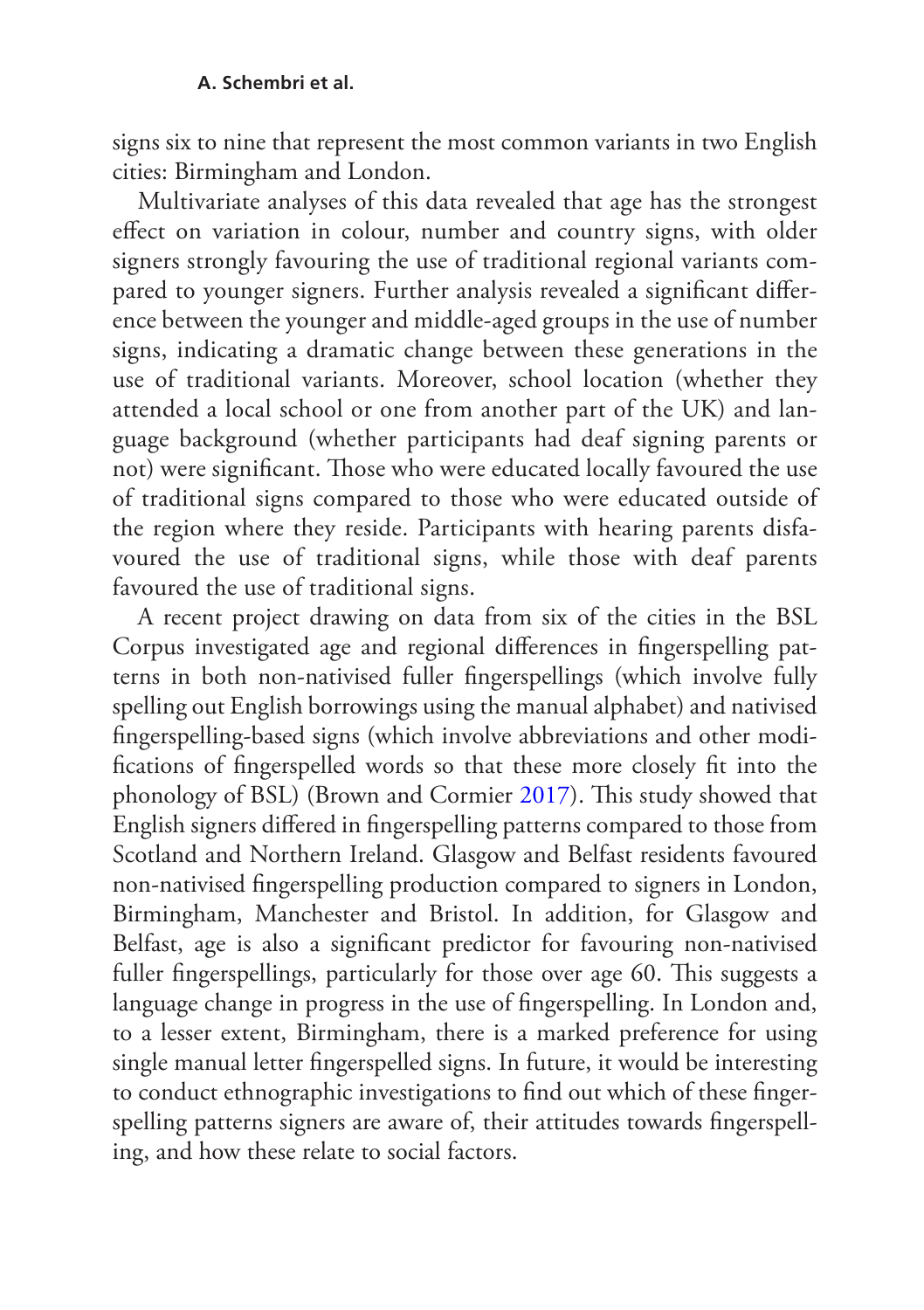**7 Variation and Change in Varieties of British Sign Language...**

# **Gender**

There have not yet been any empirical studies demonstrating systematic lexical variation in any BSL variety due to gender. There have, however, been studies reporting the existence of other types of gender variation. In terms of conversational interaction, for example, Coates and Sutton-Spence [\(2001](#page-20-12)) claimed that female BSL signers in their dataset tended to set up a collaborative conversational floor, while male signers generally took control of the foor one at a time and use fewer supportive backchannelling strategies.

In a follow-up study, however, Fenlon et al. ([2013b\)](#page-21-10) failed to fnd any gender differences. They looked at 28 dyads, balanced for gender and age, taken from the BSL Corpus conversational data. Fenlon and his colleagues coded which signer had the floor and any manual and nonmanual (i.e. head-nods) back-channel strategies used. In an analysis of the duration and frequency of turns and manual back-channels, age, but not gender, was signifcant, with older signers taking longer turns and using manual back-channels with greater duration. Neither gender nor age were signifcant for non-manual back-channels.

# **Ethnicity and Religion**

Generally, there are no clearly identifable distinctions in the sign language used by various ethnic groups in England, unlike what has been identifed in deaf communities elsewhere (e.g. lexical variants used predominantly or exclusively by deaf African-American signers of ASL, see McCaskill et al. [2016](#page-22-10)), partly because the education of deaf children in England has, for the most part, never been fully segregated by ethnicity or religion. Some older members of this community were educated in a separate Jewish deaf school that existed in London from 1866 to 1965 (Jackson [1990](#page-21-2)). A book of BSL signs used to represent key elements of Judaism was published in 2003 (Jewish Deaf Association [2003](#page-21-11)). Catholic schools for deaf children were also established in England, such as St John's school in Leeds, and anecdotal reports suggest that the signing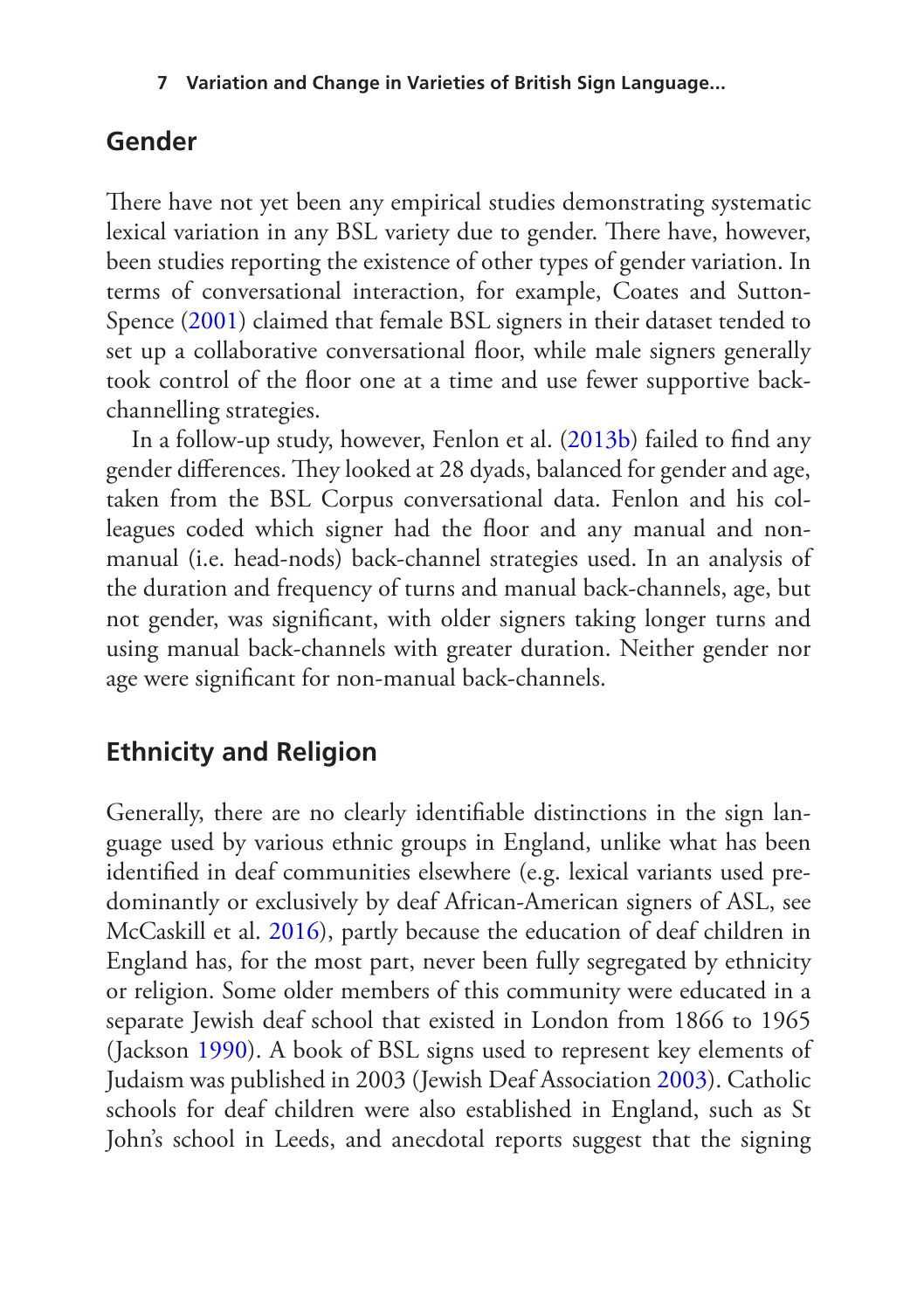used in this school was quite distinct, but it is yet to be the focus of any detailed investigation.

Many deaf people in England from other minority ethnic backgrounds are increasingly forming social groupings which combine their deaf and ethnic identity (e.g., social groups formed by deaf people with south Asian backgrounds) and, thus, we might expect some sociolinguistic variation refecting these identities to develop over time.

# **Language Contact and the Lexicon**

A recent study using the BSL Corpus data investigated mouthings in conversation and spontaneous narratives in 1781 tokens of verb signs, collected from 100 participants in Glasgow, Belfast, London and Bristol (Proctor [2016\)](#page-22-11). Mouth actions form a key component of all sign languages, and fall into two categories: 'mouthings' and 'mouth gestures' which involve mouth actions unrelated to spoken language words. The study found gender and region to be signifcant, though the efects were not strong: female participants and signers from the English cities in the study produced more mouthing than males and signers from outside England. The regional differences support anecdotal observations about the relatively greater prevalence of mouthing in English varieties of BSL (compared to the data from Scotland, Northern Ireland and Wales), and may be partly due to relatively more emphasis on speech skills in English schools for deaf children. The gender difference may also reflect wider sociolinguistic trends in the English-speaking world, where women are more likely to use more prestige variants (Labov [2001\)](#page-22-12). The influence of English and educational methods, however, remained to be explored in a more detailed ethnographic study.

# **Phonological Variation and Change**

There has been only a little work on phonological variation in BSL varieties. Deuchar ([1981\)](#page-21-6) noted that phonological deletion of the nondominant hand in two-handed signs was possible in BSL (sometimes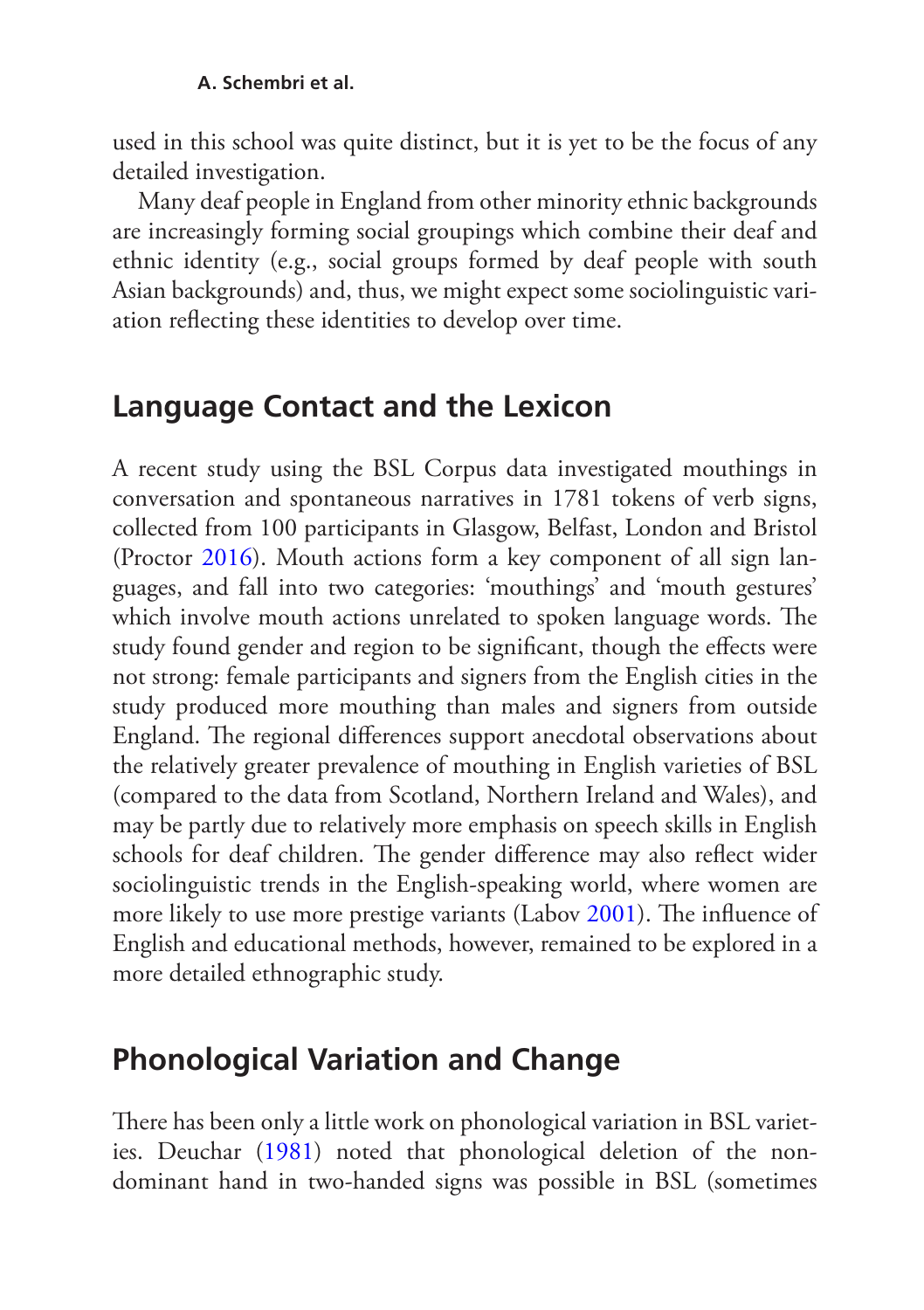known as 'weak drop', e.g. Brentari [1998](#page-20-13)). Deuchar claimed the deletion of the non-dominant hand in symmetrical two-handed signs, such as give and hospital, was frequent, as in ASL (Battison [1974](#page-20-14)). She also suggested that weak drop in asymmetrical two-handed signs appeared most likely in such signs where the handshape was a relatively unmarked confguration, such as B handshape (in which all the fngers are extended and held together flat) or S handshape (a fist). Thus, variants without the subordinate hand seemed more common in her data in signs such as RIGHT (with subordinate B) than in FATHER (subordinate H-in which only the index and middle fngers are extended from the fst handshape). Furthermore, she undertook a pilot study to investigate what social factors might afect the frequency of weak drop. Deuchar predicted that signers might use more deletion in less formal situations. She compared 30 minutes of BSL data collected under two situations: one at a deaf club social event and another in a church service. Based on a small dataset of 201 tokens, she found that only 6% of two-handed signs occurred with weak drop in the formal situation, whereas 50% exhibited deletion of the non-dominant hand in the informal setting. She also suggested that weak drop variation may also refect language change in progress, based on Woll's ([1981\)](#page-23-8) claim that certain signs (e.g. AGAIN) which appear to be now primarily one-handed in modern BSL were formerly two-handed.

Glimpses of diachronic change in phonological structure emerged in the study of BSL numeral signs discussed above. Stamp et al. ([2015\)](#page-23-3) found that older people made signifcantly greater use of two-handed variants of number signs compared to younger signers. Language background was also important with signers from deaf families using more two-handed number signs compared to those from hearing families. Finally, gender was also found to be a signifcant factor, with male signers favouring the use of two-handed number signs and female signers favouring the use of one-handed number signs. Stamp et al. ([2015](#page-23-3)) suggest that this is indicative of a language change in progress. This finding adds to the growing observation across unrelated sign languages that there is a shift from two- to one-handed signs (e.g., McKee et al. [2011](#page-22-13)). Furthermore, the study revealed that women are using more one-handed forms than men. If we regard the shift from two- to one-handed forms as a language change in process, then we might conclude that women are leading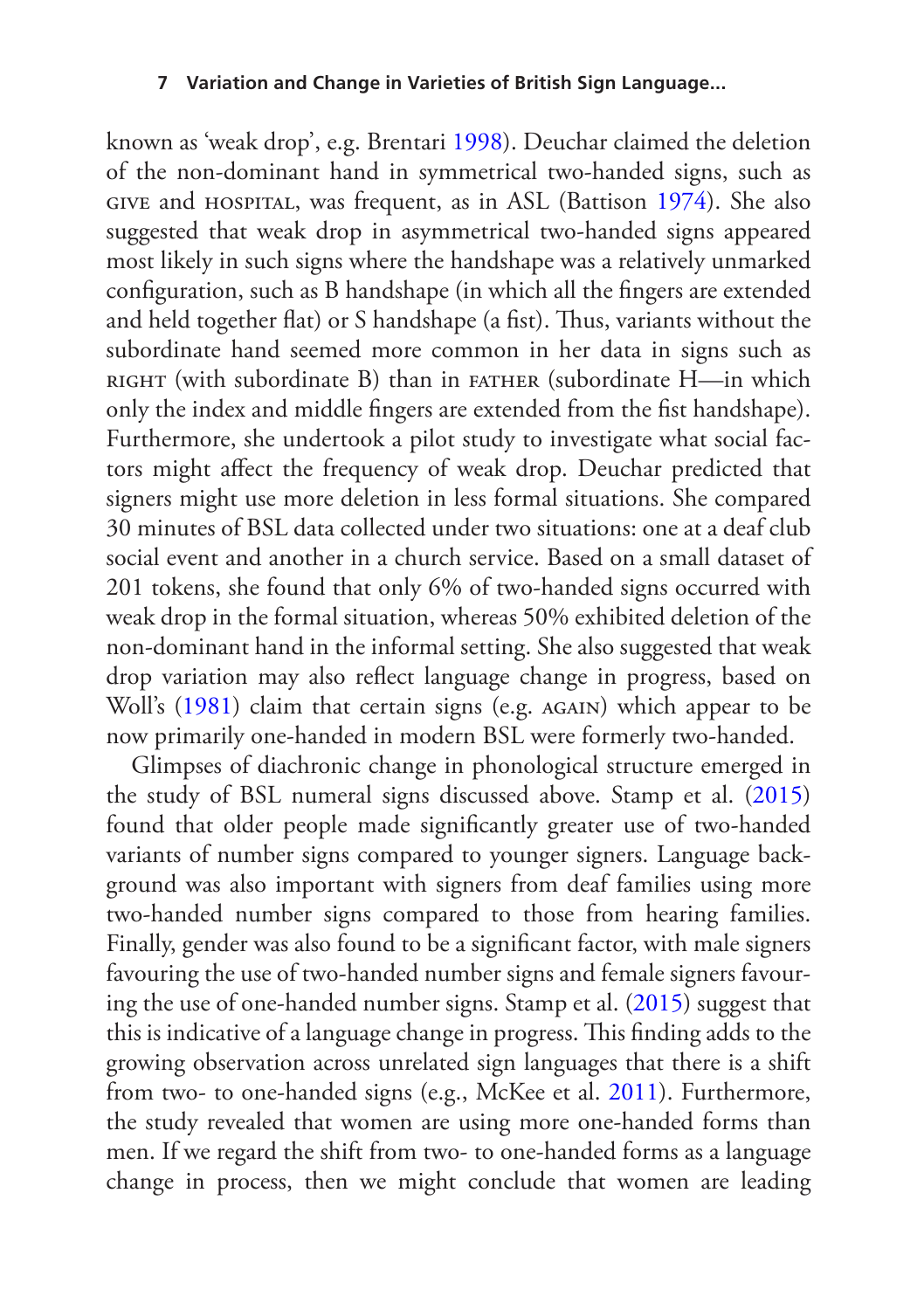this change in accordance with Labov's *change from below* principle II (Labov [2001\)](#page-22-12).

The BSL Corpus Project team also conducted an investigation into phonetic variation in BSL signs produced with a '1' handshape—a hand confguration in which only the index fnger is extended from the fst (Fenlon et al. [2013a\)](#page-21-0). Using 2110 tokens collected from spontaneous signed discourse involving 211 signers from 7 urban centres across the UK, multivariate analyses revealed that handshape variation in these signs is constrained by linguistic factors such as the handshape of the preceding and following sign (i.e., there was evidence of assimilation/coarticulation of handshape), the grammatical category of the sign (with pronominal signs showing the most variation) and lexical frequency (with the highest frequency signs showing the most variation in handshape). Only one social factor appeared to be signifcant: region. Within England, participants from Bristol appeared to make relatively greater use of variation in the 1 handshape, compared to participants from London and Birmingham. Manchester signers were least likely to display variation in the 1 handshape. These results were surprising, as they seem to suggest subtle diferences in the phonetics of handshape variation in diferent regions across England. Regionally based phonetic diferences like these have not been reported for BSL before, and more work is needed to understand if we have any evidence here for the emergence of regional accents in BSL.

# **Syntactic Variation and Change**

There has been little research into syntactic variation in BSL varieties, and there have not yet been studies demonstrating whether there are grammatical diferences between individual signers due to gender, age, social class or region (though diferences due to age of acquisition have been investigated, see Cormier et al. [2012\)](#page-20-0).

There has been some speculation that increased access to English (e.g., in the provision of captioned television) and growing infuence from hearing, non-native signers in the British deaf community may, for example, be leading to an attrition of heritage BSL signing (Turner [1995](#page-23-9)), but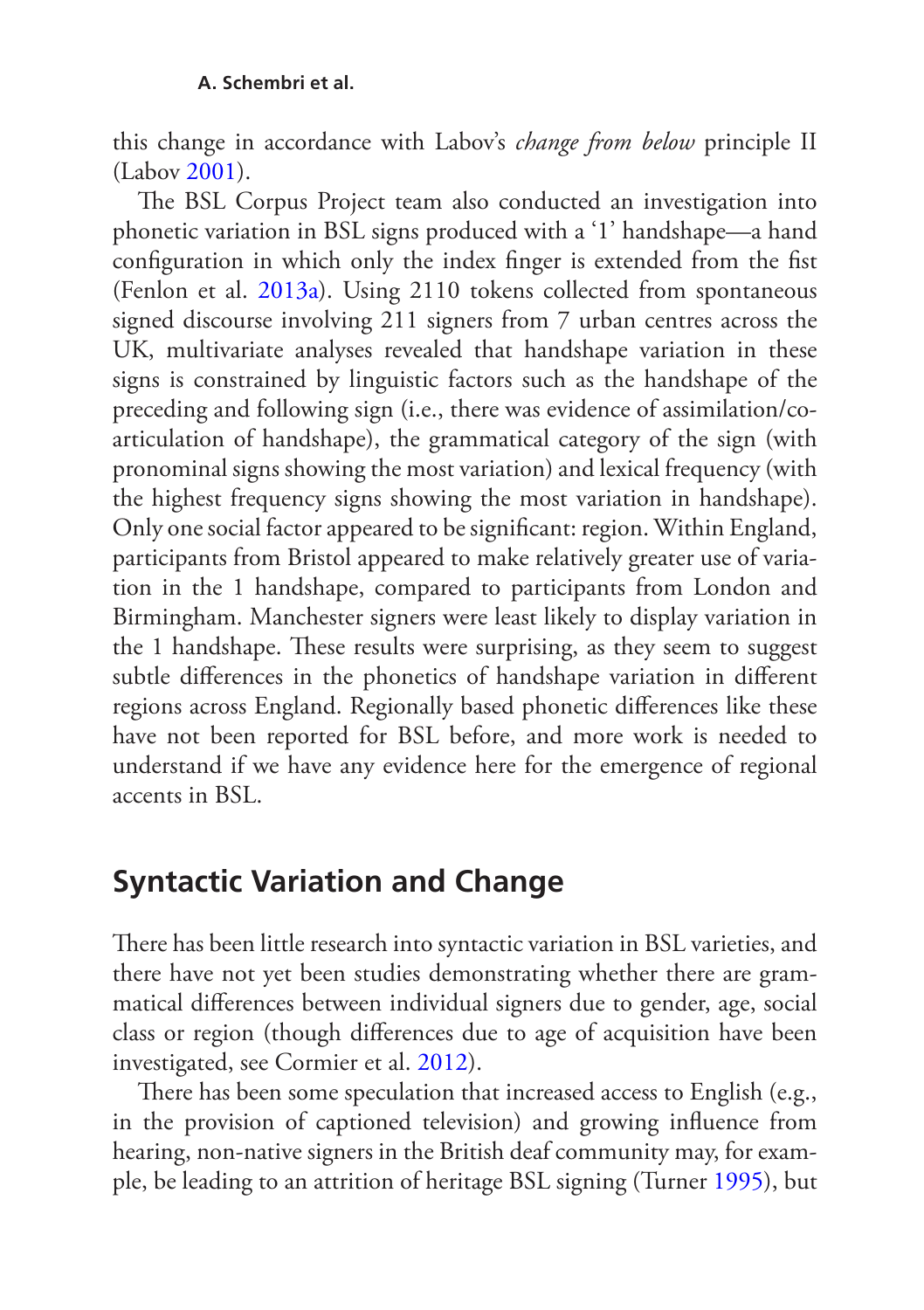no work has as yet been conducted on syntactic change in any BSL variety. Many authors have, however, noted the existence of Englishinfuenced varieties of signed communication in the BSL community (e.g., Sutton-Spence and Woll [1999\)](#page-23-10). Deuchar ([1984\)](#page-21-12) suggested that BSL and signed English varieties exist in a diglossic relationship, building on a similar account frst proposed by William Stokoe ([1969\)](#page-23-11) for ASL, with signed English as the high prestige variety used in formal situations. As explained earlier, Deuchar's research involved the collection of data both from hearing and deaf participants, as well as native and non-native signers. She identifed a more English-like variety of signing used in church services, primarily found in the signing of the hearing missioners but also among some deaf individuals. This variety incorporated a lot of fngerspelling, and lexical items followed English word order. Moreover, it lacked what Deuchar claimed were typical BSL morphosyntactic patterns, such as topicalisation, non-manual marking of negation and interrogatives and spatial modifcations of signs. While recognising that such variation exists and that it may be partly situational in nature, there has been some debate about whether it is best characterised as a diglossic situation and, indeed, whether this model is at all appropriate for the current social situation in deaf communities (e.g., Lee [1982;](#page-22-14) Deuchar [1984;](#page-21-12) Lucas and Valli [1992](#page-22-3)). English is no longer tied exclusively to some social situations—BSL has become the language of instruction in some schools for deaf children (whereas English remains the language of instruction in most schools), for example, and is used in nationally broadcast television programmes. Woll et al.'s [\(1991](#page-23-2)) work showed a dramatic shift away from simultaneous communication (spoken English together with sign) to BSL varieties among deaf people appearing on the *See Hear* programme during the 1980s: from 52% of all communication in 1981 to only 12% in 1987. More formal varieties of BSL appear to exist, although how they structurally difer from more informal varieties has not yet been the subject of any specifc research.

The BSL Corpus Project team investigated variation and change in a subset of BSL verbs, known as indicating verbs (Fenlon et al. [\(forthcom](#page-21-13)[ing](#page-21-13))). These verbs can be directed towards locations in space associated with their arguments, and the focus of the study was to investigate under what circumstances this directionality was used. Their findings suggest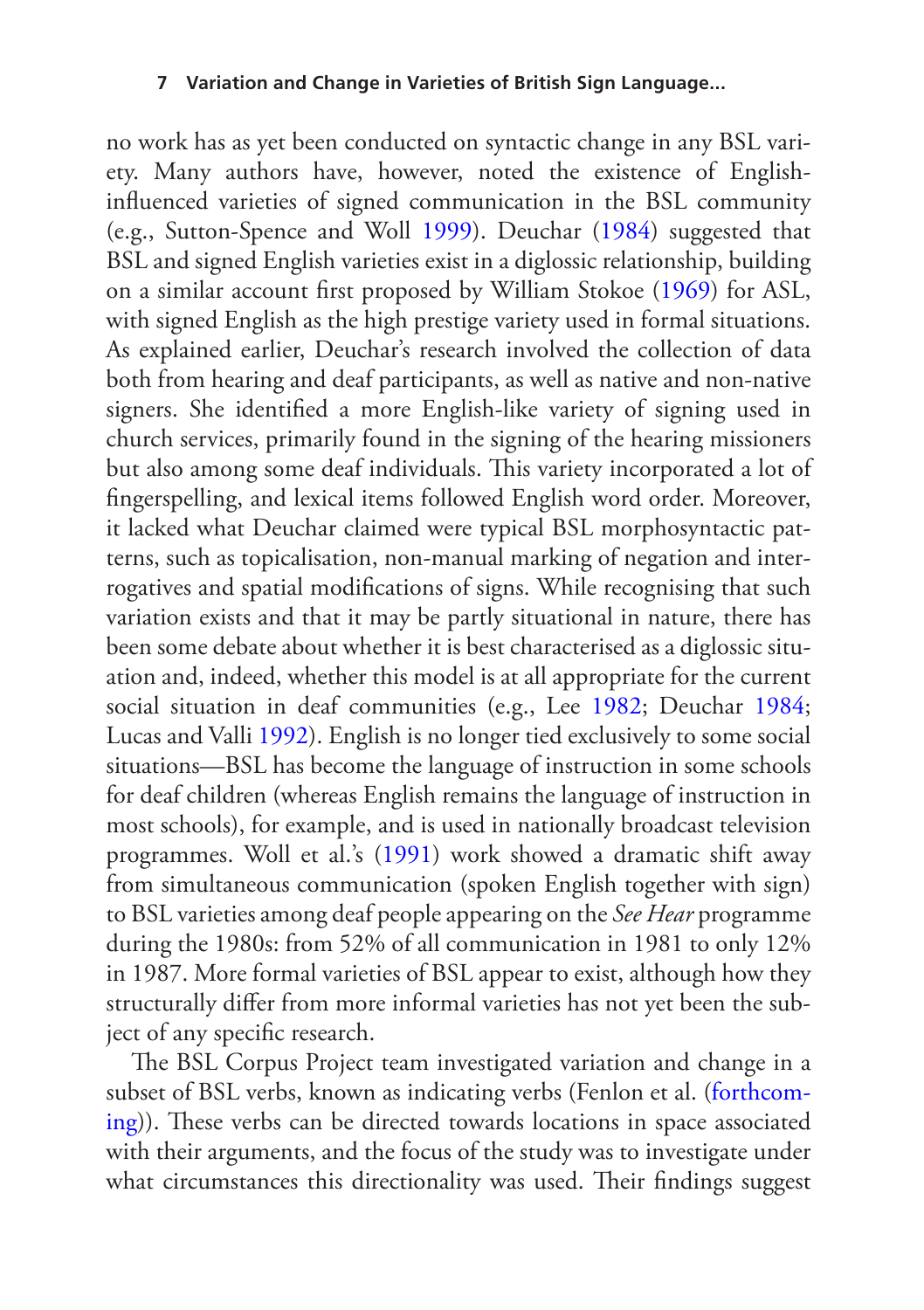that modifcation of indicating verbs in BSL is a pointing-based referencetracking system with a number of linguistic factors predicting whether or not signs are modified directionally. There was, however, no evidence of an interaction with social factors in the data and they concluded that there is little to suggest that the use of space is becoming grammaticalised in BSL as part of an on-going change in progress (unlike what has been reported for other sign languages, e.g., Padden et al. [2010](#page-22-15)).

# **Conclusion**

In this chapter, we have explored some of the research conducted in the past few decades on sociolinguistic variation in BSL varieties in England. We have shown how, just as the *frst wave* of sociolinguistic research on spoken language communities has also demonstrated (Eckert [2012](#page-21-14)), variation is often not random, but is conditioned by linguistic and social factors. Although our understanding has grown since the beginning of the BSL Corpus Project, much work remains to be done. The major sociolinguistic studies of BSL to date have covered a number of diferent regions in each country, but have not yet examined any particular region's deaf community to the same depth that is common in sociolinguistic studies of spoken languages. Moreover, many urban centres were not included in these studies (e.g., Liverpool, Sheffield and Leeds) and no rural sites were visited in England, for example, as part of the BSL Corpus Project. Other sociolinguistic variables need to be investigated (e.g., the infuence of English language contact on word order, for example), and stylistic factors need to be more fully explored. The influence of immigrant communities and the impact of the many late learners and secondlanguage users on BSL is also important. All of this work could contribute to a *second* and *third wave* of sign language sociolinguistics, in which the social meaning of variation and change, and its relationship to identity, could be explored more fully. Pursuing such research questions will increase our knowledge about the sociolinguistics of sign languages, as well as broaden our understanding of variation and change in language generally.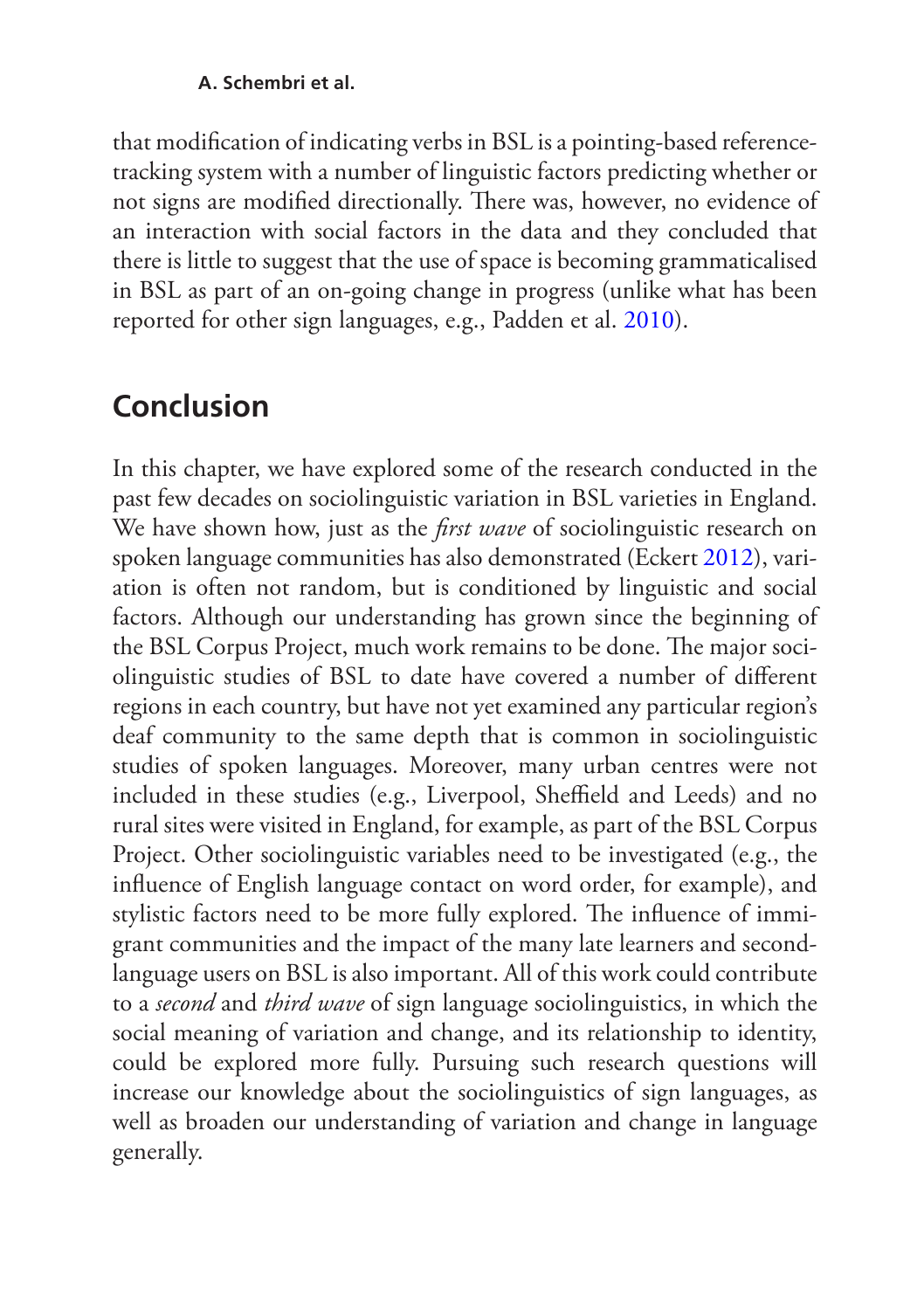# **Notes**

- <span id="page-20-1"></span>1. [https://www.ons.gov.uk/peoplepopulationandcommunity/population](https://www.ons.gov.uk/peoplepopulationandcommunity/populationandmigration/populationestimates/bulletins/2011censusquickstatisticsforenglandandwales/2013-01-30)[andmigration/populationestimates/bulletins/2011censusquickstatisticsfo](https://www.ons.gov.uk/peoplepopulationandcommunity/populationandmigration/populationestimates/bulletins/2011censusquickstatisticsforenglandandwales/2013-01-30) [renglandandwales/2013-01-30](https://www.ons.gov.uk/peoplepopulationandcommunity/populationandmigration/populationestimates/bulletins/2011censusquickstatisticsforenglandandwales/2013-01-30)
- <span id="page-20-6"></span>2. Glosses of are generally represented with the use of upper-case letters in the sign language linguistics literature.
- <span id="page-20-8"></span>3. <http://www.bslcorpusproject.org>
- <span id="page-20-10"></span>4. Video clips of the regional variants for all of these 41 items can be found on the BSL Signbank website: [http://bslsignbank.ucl.ac.uk/regional/](http://bslsignbank.ucl.ac.uk/regional)

# **References**

- <span id="page-20-2"></span>Aronof, M., Meir, I., Padden, C. A., & Sandler, W. (2003). Classifer constructions and morphology in two sign languages. In K. Emmorey (Ed.), *Perspectives on classifer constructions in sign languages* (pp. 53–84). Mahwah: Lawrence Erlbaum Associates.
- <span id="page-20-14"></span>Battison, R. (1974). Phonological deletion in American Sign Language. *Sign Language Studies, 5*, 1–19.
- <span id="page-20-7"></span>Brennan, M. (1992). The visual world of BSL: An introduction. In D. Brien (Ed.), *Dictionary of British Sign Language/English* (pp. 1–133). London: Faber and Faber.
- <span id="page-20-13"></span>Brentari, D. (1998). *A prosodic model of sign language phonology*. Cambridge, MA: MIT Press.
- <span id="page-20-9"></span>Brien, D. (Ed.). (1992). *Dictionary of British Sign Language/English*. London: Faber and Faber.
- <span id="page-20-11"></span>Brown, M., & Cormier, K. (2017). Sociolinguistic variation in the nativisation of BSL fngerspelling. *Open Linguistics* 3, 115–144.
- <span id="page-20-4"></span>Bulwer, J. (1644). *Chirologia: Or the natural language of the hand*. London: R. Whitaker.
- <span id="page-20-5"></span>Bulwer, J. (1648). *Philocophus: Or the deafe and dumbe man's friend*. London: Humphrey Moseley.
- <span id="page-20-3"></span>Carew, R. (1602). *Survey of Cornwall*. London: John Jaggard.
- <span id="page-20-12"></span>Coates, J., & Sutton-Spence, R. (2001). Turn taking patterns in deaf conversation. *Journal of SocioLinguistics, 2*, 2–34.
- <span id="page-20-0"></span>Cormier, K., Schembri, A., Vinson, D., & Orfanidou, E. (2012). First language acquisition difers from second language acquisition in prelingually deaf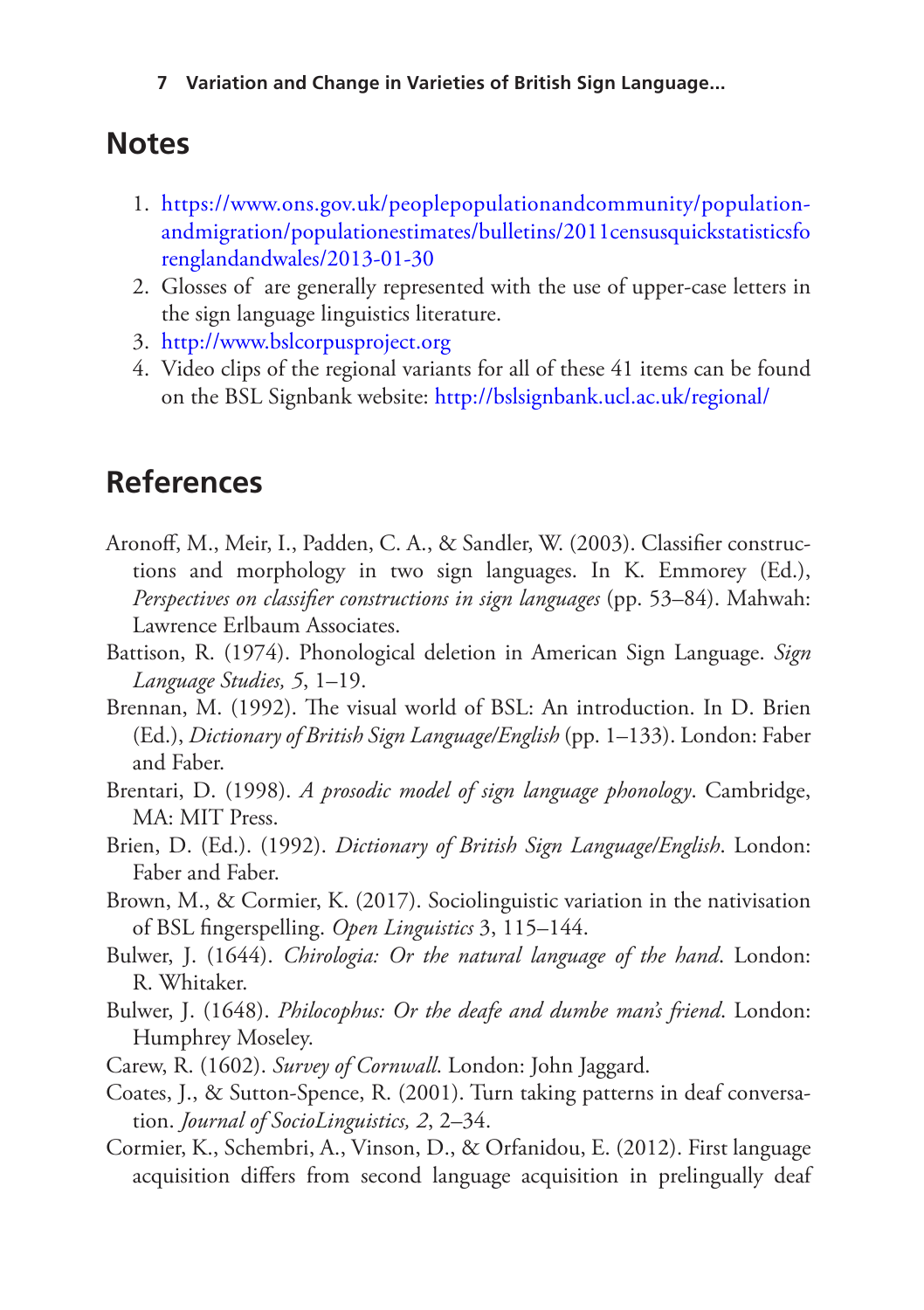signers: Evidence from sensitivity to grammaticality judgement in British Sign Language. *Cognition, 124*(1), 50–65.

<span id="page-21-6"></span>Deuchar, M. (1981). Variation in British Sign Language. In B. Woll, J. G. Kyle, & M. Deuchar (Eds.), *Perspectives on British Sign Language and deafness* (pp. 109–119). London: Croom Helm.

<span id="page-21-12"></span>Deuchar, M. (1984). *British Sign Language*. London: Routledge and Kegan Paul.

- <span id="page-21-14"></span>Eckert, P. (2012). Three waves of variation study: The emergence of meaning in the study of sociolinguistic variation. *Annual Review of Anthropology, 41*, 87–100.
- <span id="page-21-7"></span>Elton, F., & Squelch, L. (2009). *British Sign Language: London and South-East signs*. London: Lexisigns.
- <span id="page-21-13"></span>Fenlon, J., Schembri, A., & Cormier, K. (forthcoming). Modifcation of indicating verbs in British Sign Language: A corpus-based study. *Language*.
- <span id="page-21-0"></span>Fenlon, J., Schembri, A., Rentelis, R., & Cormier, K. (2013a). Variation in handshape and orientation in British Sign Language: The case of the '1' hand confguration. *Language & Communication, 33*(1), 69–91.
- <span id="page-21-10"></span>Fenlon, J., Schembri, A., & Sutton-Spence, R. (2013b, July). Turn-taking and backchannel behaviour in BSL conversations. Poster presented at the *11th theoretical issues in sign language research conference*, University College London, 10–13.
- <span id="page-21-2"></span>Jackson, P. W. (1990). *Britain's deaf heritage*. Edinburgh: Pentland.
- <span id="page-21-11"></span>Jewish Deaf Association. (2003). *Sign language in Judaism*. London: Jewish Deaf Association.
- <span id="page-21-3"></span>Johnston, T. (1989). *Auslan: Te sign language of the Australian deaf community.* Unpublished PhD thesis, University of Sydney.
- <span id="page-21-8"></span>Johnston, T. (Ed.). (1998). *Signs of Australia: A new dictionary of Auslan*. Sydney: North Rocks Press.
- <span id="page-21-1"></span>Johnston, T. (2004). W(h)ither the deaf community? Population, genetics, and the future of Australian Sign Language. *American Annals of Deaf, 148*(5), 358–375.
- <span id="page-21-4"></span>Kegl, J., Senghas, A., & Coppola, M. (1999). Creation through contact: Sign language emergence and sign language change in Nicaragua. In M. DeGraf (Ed.), *Language creation and language change: Creolization, diachrony and development* (pp. 179–237). Cambridge, MA: MIT Press.
- <span id="page-21-9"></span>Kyle, J., & Allsop, L. (1982). *Deaf people and the community*. Bristol: University of Bristol, School for Education: Centre for Deaf Studies.
- <span id="page-21-5"></span>Kyle, J. G., & Woll, B. (1985). *Sign language: Te study of deaf people and their language*. Cambridge: Cambridge University Press.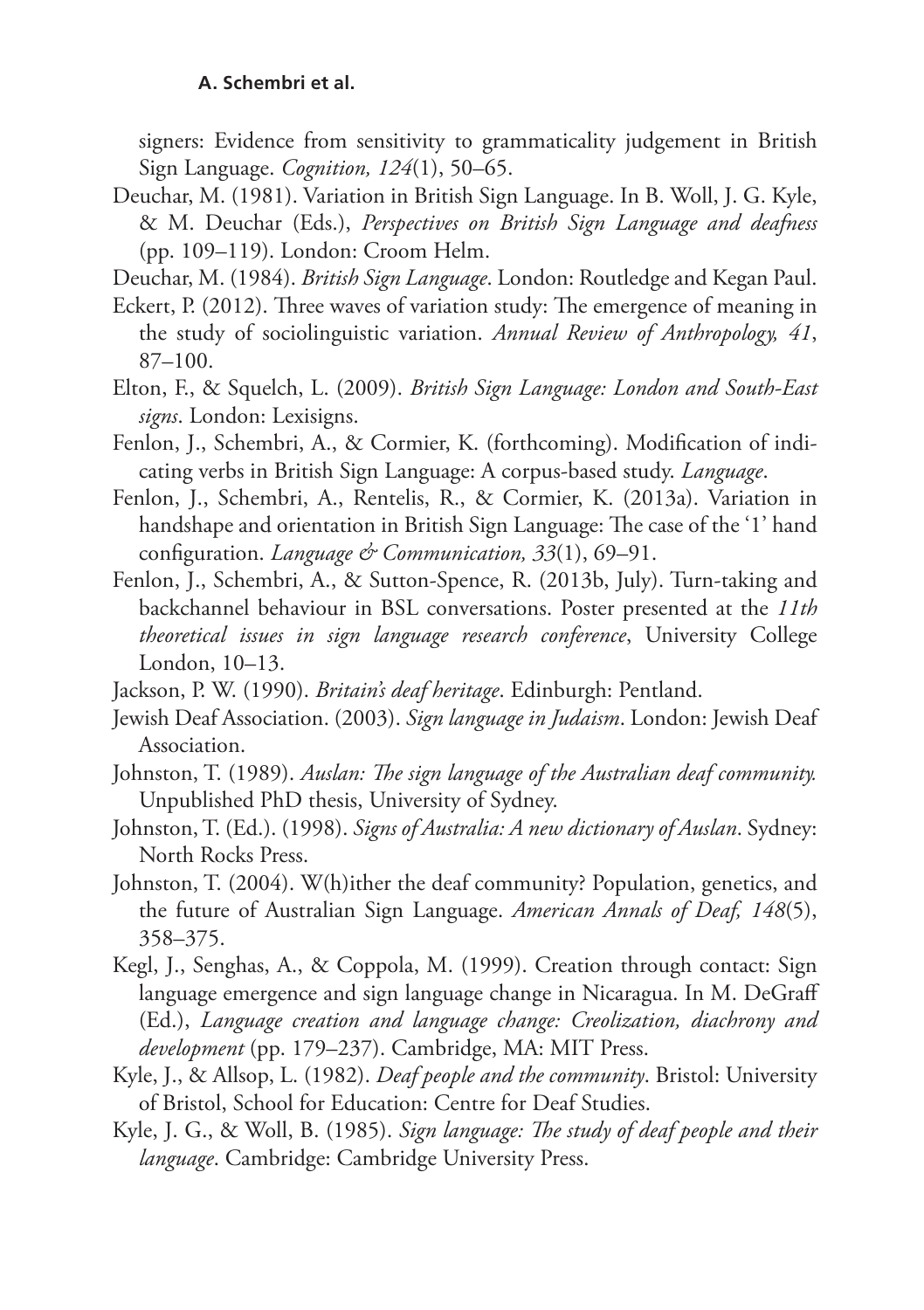<span id="page-22-12"></span><span id="page-22-5"></span>Labov, W. (2001). *Principles of linguistic change: Social factors*. Oxford: Blackwell. Ladd, P. (2003). *Understanding deaf culture: In search of Deafhood*. London: Multilingual Matters.

- <span id="page-22-14"></span>Lee, D. M. (1982). Are there really signs of diglossia? Re-examining the situation. *Sign Language Studies, 35*, 127–152.
- <span id="page-22-3"></span>Lucas, C., & Valli, C. (1992). *Language contact in the American deaf community*. San Diego: Academic Press.
- <span id="page-22-2"></span>Lucas, C., Bayley, R., & Valli, C. (2001). *Sociolinguistic variation in American Sign Language*. Washington, DC: Gallaudet University Press.
- <span id="page-22-10"></span>McCaskill, C., Lucas, C., Bayley, R., & Hill, J. C. (2016). *Te hidden treasure of Black ASL: Its history and structure*. Washington, DC: Gallaudet University Press.
- <span id="page-22-13"></span>McKee, D., McKee, R., & Major, G. (2011). Numeral variation in New Zealand Sign Language. *Sign Language Studies, 11*(5), 72–97.
- <span id="page-22-15"></span>Padden, C., Meir, I., Sandler, W., & Aronoff, M. (2010). The grammar of space in two new sign languages. In D. Brentari (Ed.), *Sign languages* (pp. 570–592). New York: Cambridge University Press.
- <span id="page-22-11"></span>Proctor, H. (2016). *Sociolinguistic variation in mouthings in the BSL Corpus.* Unpublished MSc thesis, University College London.
- <span id="page-22-4"></span>Schein, J. D. (1968). *Te deaf community: Studies in the social psychology of deafness*. Washington, DC: Gallaudet College Press.
- <span id="page-22-0"></span>Schembri, A., & Johnston, T. (2013). Sociolinguistic variation and change in sign languages. In R. Bayley, R. Cameron, & C. Lucas (Eds.), *Oxford handbook of sociolinguistics* (pp. 503–524). Oxford: Oxford University Press.
- <span id="page-22-1"></span>Schembri, A., Cormier, K., Johnston, T., McKee, D., McKee, R., & Woll, B. (2010). Sociolinguistic variation in British, Australian and New Zealand Sign Languages. In D. Brentari (Ed.), *Sign languages* (pp. 479–501). Cambridge: Cambridge University Press.
- <span id="page-22-7"></span>Schembri, A., Fenlon, J., Rentelis, R., Reynolds, S., & Cormier, K. (2013). Building the British Sign Language corpus. *Language Documentation and Conservation, 7*, 136–154.
- <span id="page-22-6"></span>Smith, W. H. (1989). *Te morphological characteristics of verbs in Taiwan Sign Language.* Unpublished PhD thesis, Indiana University.
- <span id="page-22-9"></span>Stamp, R. (2016). Do signers understand regional varieties of a sign language? A lexical recognition experiment. *Journal of Deaf Studies and Deaf Education, 21*(1), 83–93.
- <span id="page-22-8"></span>Stamp, R., Schembri, A., Fenlon, J., Rentelis, R., Woll, B., & Cormier, K. (2014). Lexical variation and change in British Sign Language. *PloS One, 9*(4), e94053.